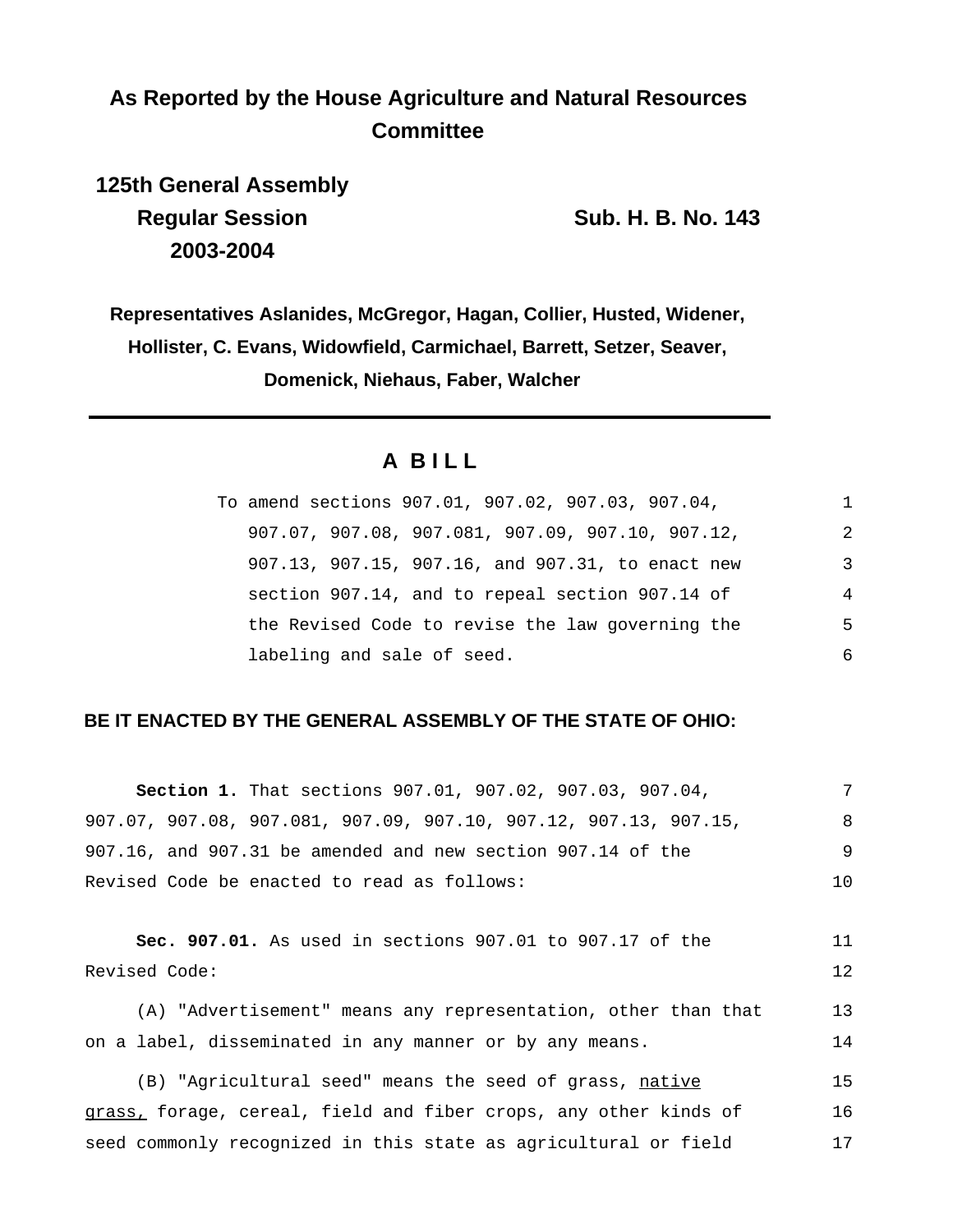#### **Sub. H. B. No. 143 Page 2 As Reported by the House Agriculture and Natural Resources Committee**

seed, lawn seed, and mixtures or blends of such seed. 18

(C) "Certifying agency" means an agency authorized by the laws of a state or a foreign country to certify officially seed, tubers for seeding purposes, or plants for varietal identification or for other factors and, in the case of seed, an agency determined by the United States secretary of agriculture to follow procedures and standards of seed certification comparable to those generally followed by seed certifying agencies which that are members of the association of official seed certifying agencies. 19 20 21 22 23 24 25 26

(D) "Germination" means the emergence and development from seed embryos of those structures which that indicate the capability of producing normal seedlings under ordinarily favorable conditions as determined by methods prescribed by rules of the association of official seed analysts. 27 28 29 30 31

(E) "Hard seed" means seed which that, because of impermeability, does not absorb moisture or germinate, but remains hard during the period of germination prescribed for that particular kind of seed. 32 33 34 35

(F) "Hermetically sealed" means that the container used does not allow water vapor penetration through any wall, including the seals, greater than five one-hundredths grams of water per twenty-four hours per one hundred square inches of surface at one hundred degrees Fahrenheit with a relative humidity on one side of ninety per cent and on the other side of zero per cent. 36 37 38 39 40 41

```
(G) "Hybrid" means the first generation seed of a cross
produced by controlling the pollination and by combining:
                                                                          42
                                                                          43
```
(1) Two or more inbred lines; 44

(2) One inbred or a single cross with an open-pollinated variety; 45 46

(3) Two varieties or species, except open-pollinated 47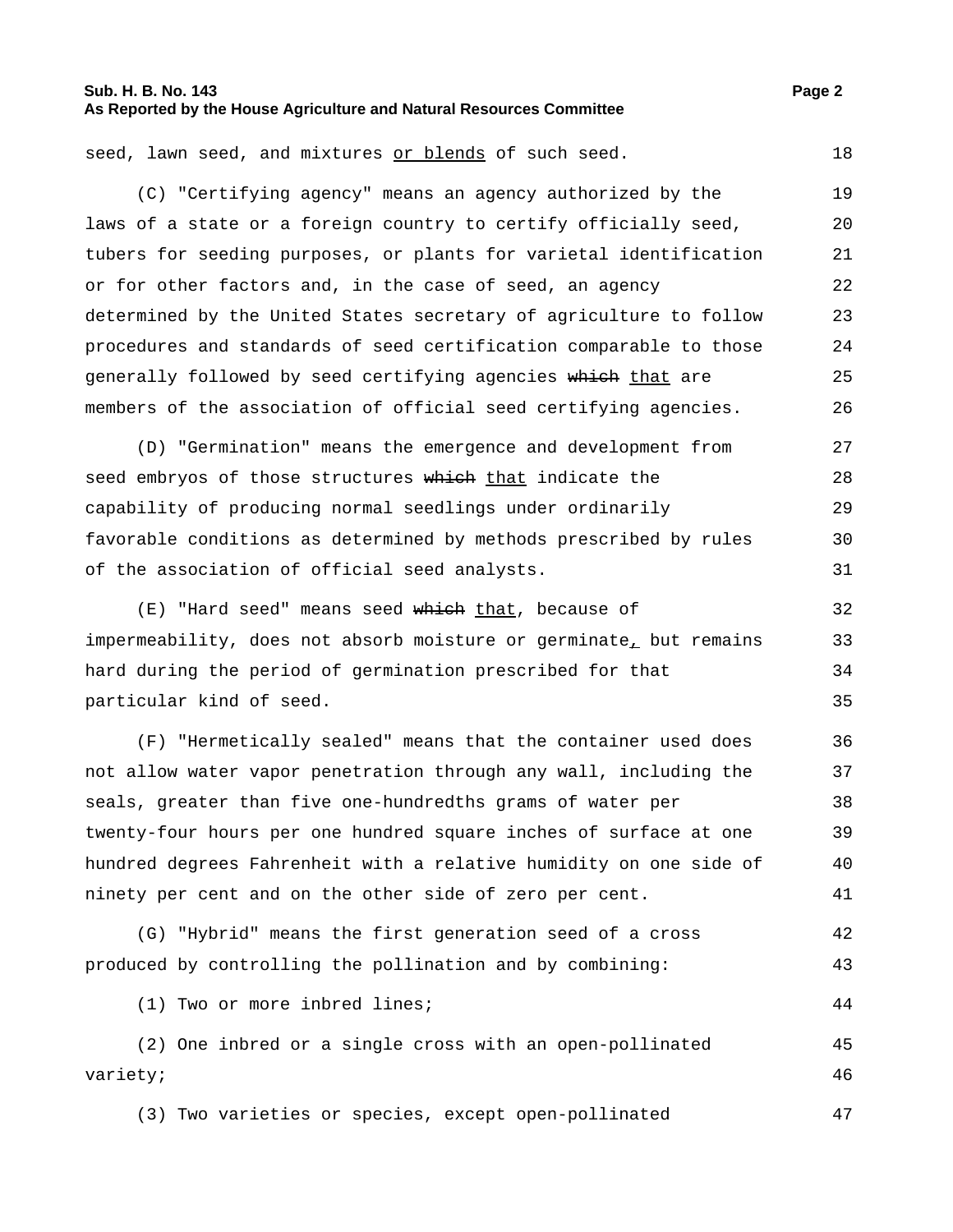| Sub. H. B. No. 143<br>As Reported by the House Agriculture and Natural Resources Committee  | Page 3 |
|---------------------------------------------------------------------------------------------|--------|
| varieties of corn (Zea Mays). The                                                           | 48     |
| The second generation and subsequent generations from such                                  | 49     |
| crosses shall not be regarded as hybrids.                                                   | 50     |
| (H) "In bulk" <u>or "bulk"</u> means loose in vehicles <sub>7</sub> or bins <del>, or</del> | 51     |
| other containers, but not in bags, boxes, or packets.                                       | 52     |
| (I) "Inert matter" means all matter not seeds, including                                    | 53     |
| broken seeds, sterile florets, chaff, fungus bodies, and stones.                            | 54     |
| (J) "Kind," in reference to seed, means one or more related                                 | 55     |
| species or subspecies which that, singly or collectively, are                               | 56     |
| known by one common name, for example, soybeans, oats, alfalfa, or                          | 57     |
| timothy.                                                                                    | 58     |
| (K) "Label <sub>7</sub> " except as used in "inspection fee label," means                   | 59     |
| <del>any</del> <u>a tag or other device that is attached to or</u> written, <u>stamped,</u> | 60     |
| <u>or</u> printed <del>, or graphic matter upon or attached to a</del> <u>on any</u>        | 61     |
| container of seed or the invoice pertaining thereto that                                    | 62     |
| accompanies any lot of bulk seed and that describes the kind of                             | 63     |
| seed together with any other information required by law. "Label"                           | 64     |
| <u>includes an invoice under which any seed is imported into the </u>                       | 65     |
| state.                                                                                      | 66     |
| (L) "Lot of seed" means a definite quantity of seed                                         | 67     |
| identified by a lot number <del>or other identification</del> , every portion               | 68     |
| or bag of which is uniform, within permitted tolerances, as to the                          | 69     |
| factors which that appear on the label.                                                     | 70     |
| (M) "Mixture" means a lot of agricultural seed consisting of                                | 71     |
| more than one kind <del>or variety</del> , each of which is present in excess               | 72     |
| of five per cent of the whole.                                                              | 73     |
| (N) "Origin" means a state, the District of Columbia, Puerto                                | 74     |
| Rico, a possession of the United States, or a foreign country, or                           | 75     |
| designated portion thereof, where grown.                                                    | 76     |
| (0) "Other crop seed" means agricultural seed commingled with                               | 77     |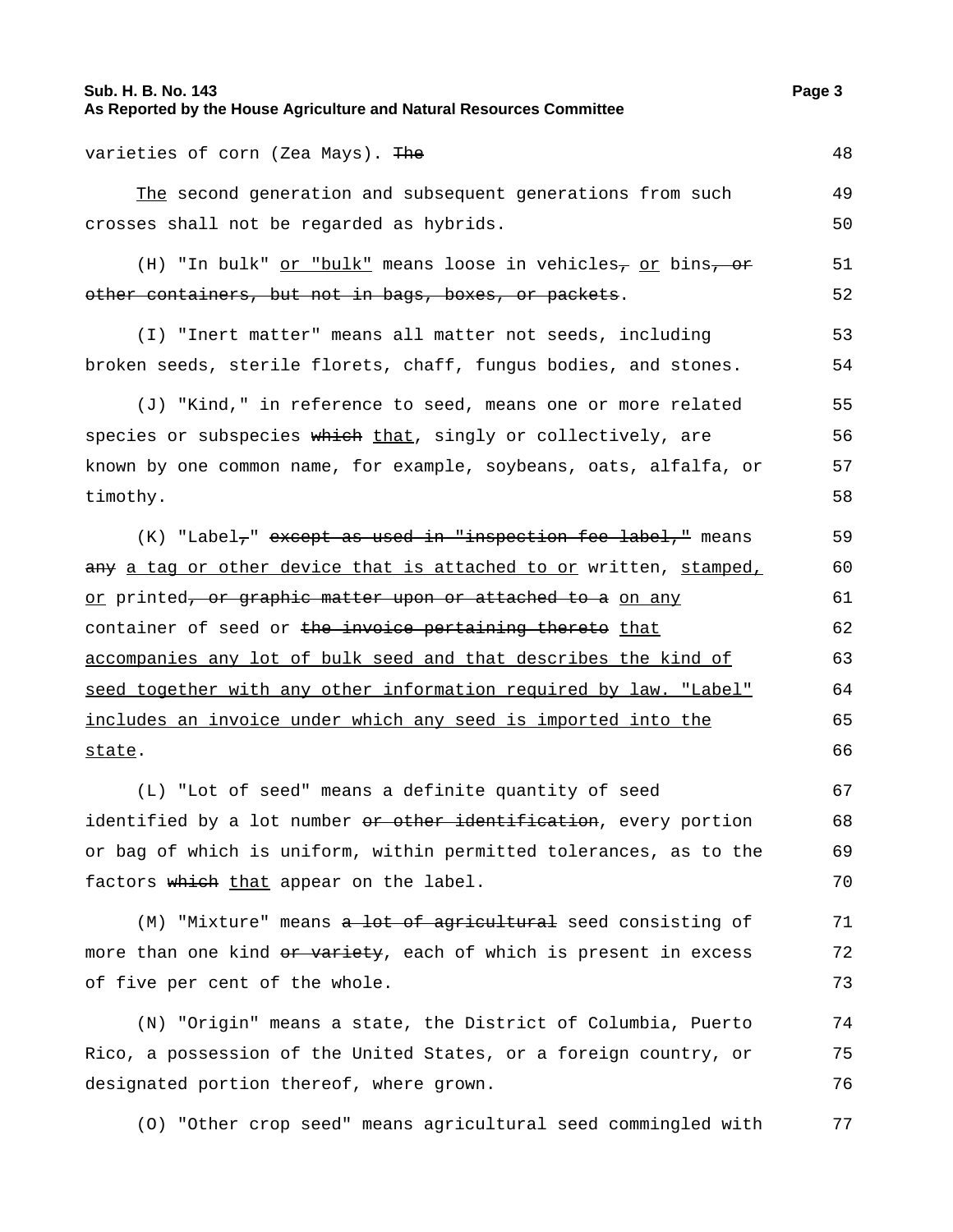#### **Sub. H. B. No. 143 Page 4 As Reported by the House Agriculture and Natural Resources Committee**

the kind, or kind and variety, of seed under consideration, but less than five per cent by weight of the lot. 78 79

(P) "Person" means any individual, partnership, corporation, company, society, association, public agency, receiver, trustee, or agent. 80 81 82

(Q) "Place of business" means any location, including any vehicle, where seed is sold, processed, conditioned, or stored.

(R) "Primary noxious weeds" or "prohibited Prohibited noxious weeds" means perennial weeds which that reproduce by seed, spread by roots, underground stems, or other reproductive parts, and, when established, are highly destructive and difficult to control. 85 86 87 88

(S) "Processing" or "conditioning" means cleaning to remove chaff, sterile florets, immature seeds, weed seeds, inert matter, and other crop seeds, scarifying, blending to obtain uniform quality, or any other operation which that would change the purity or germination of the seed and therefore require retesting to determine the quality of the seed. "Processing" or "conditioning" does not include such operations as packaging, labeling, blending uniform lots of the same kind or variety without cleaning, or preparing a mixture without cleaning, any of which would not require retesting to determine the quality of the seed. 89 90 91 92 93 94 95 96 97 98

(T) "Pure seed" means agricultural  $\Theta \mathbf{r}_L$  vegetable, or flower seed free of inert matter and free of other seed distinguishable by appearance or by test. 99 100 101

(U) "Records" means the complete data, including representative samples, concerning each lot of agricultural, vegetable, or flower seed that is sold. "Records" includes information about the seed's source of purchase, and origin,i the results of germination, tests; the results of purity, tests regarding the amount of pure seed, inert matter, crop seed, weed seed, and noxious weed seed contained in the lot of seed; and 102 103 104 105 106 107 108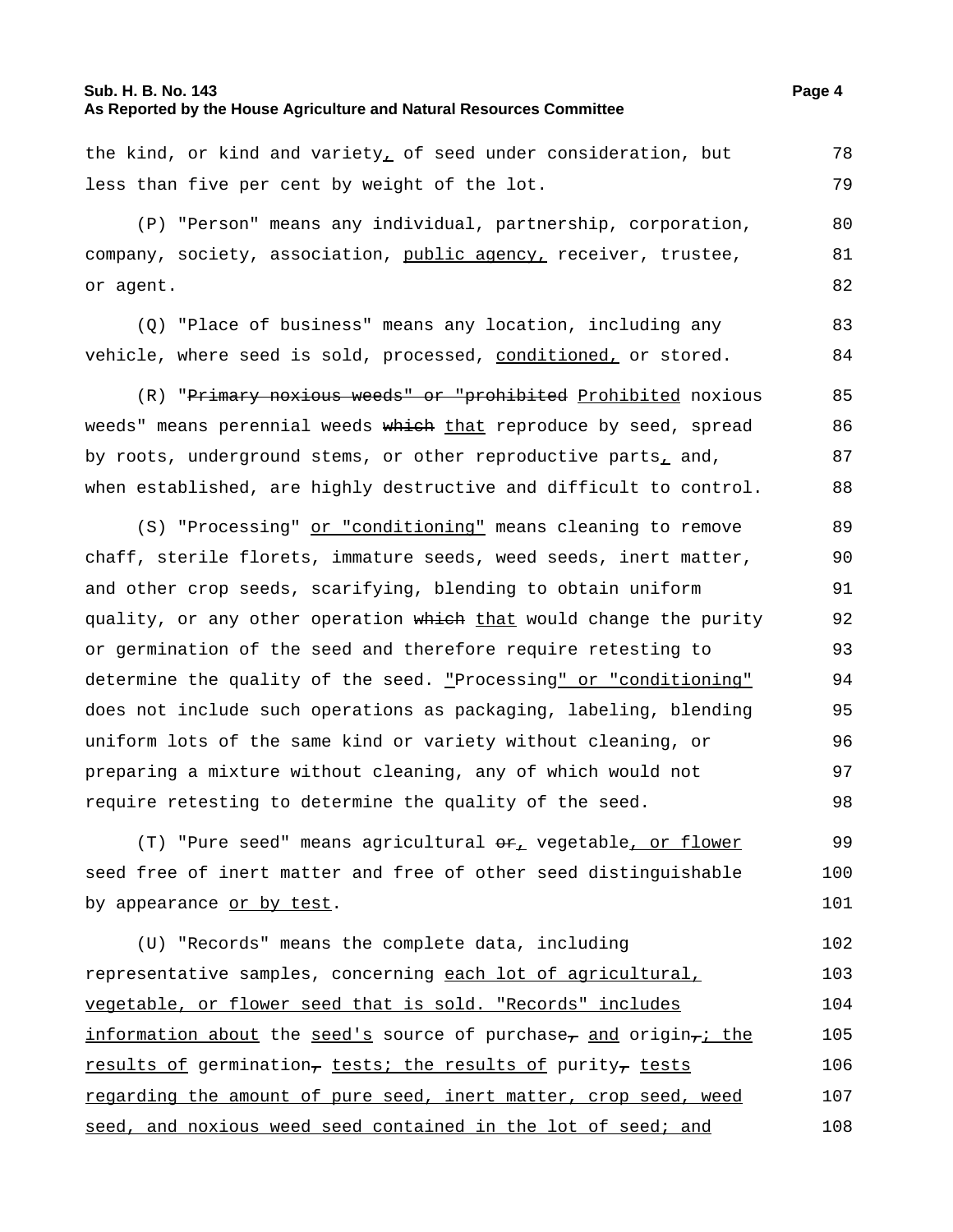#### **Sub. H. B. No. 143 Page 5 As Reported by the House Agriculture and Natural Resources Committee**

information concerning the processing, and disposition of each lot of agricultural the seed sold. 109 110 (V) "Screenings" means chaff, sterile florets, immature seed, inert matter, weed seed, or any other matter removed from seed in any kind of processing and which that contains less than twenty-five per cent by weight of live agricultural  $\Theta_{\pm}$  vegetable, or flower seed. 111 112 113 114 115 (W) "Secondary noxious weeds" or "restricted Restricted noxious weeds" means weeds which that are objectionable in fields, lawns, or gardens, but which that can be controlled by good cultural practices. 116 117 118 119 (X) "Sell" means or "sold" includes: 120 (1) Transferring ownership, offering or exposing for sale, exchanging, distributing, giving away, or transporting in this state; 121 122 123 (2) Storing, carrying, or handling in aid of traffic in this state, whether in person or through an agent, employee, or others; 124 125 (3) Receiving, accepting, or holding on consignment for sale. 126 (Y) "Standard Germination standard," as applied to vegetable or flower seed, means the minimum percentage of germination established by the director of agriculture for any kind or variety of seed. 127 128 129 130 (Z) "Tolerance" means the allowable deviation from any percentage, fraction, or rate of occurrence stated on the label of a lot of seed. Tolerance is based on the law of normal variation from a mean. 131 132 133 134 (AA) "Type" means either a group of varieties so nearly similar that the individual varieties cannot be clearly differentiated except under special conditions or, when used with a variety name, seed of that variety which that may be mixed with 135 136 137 138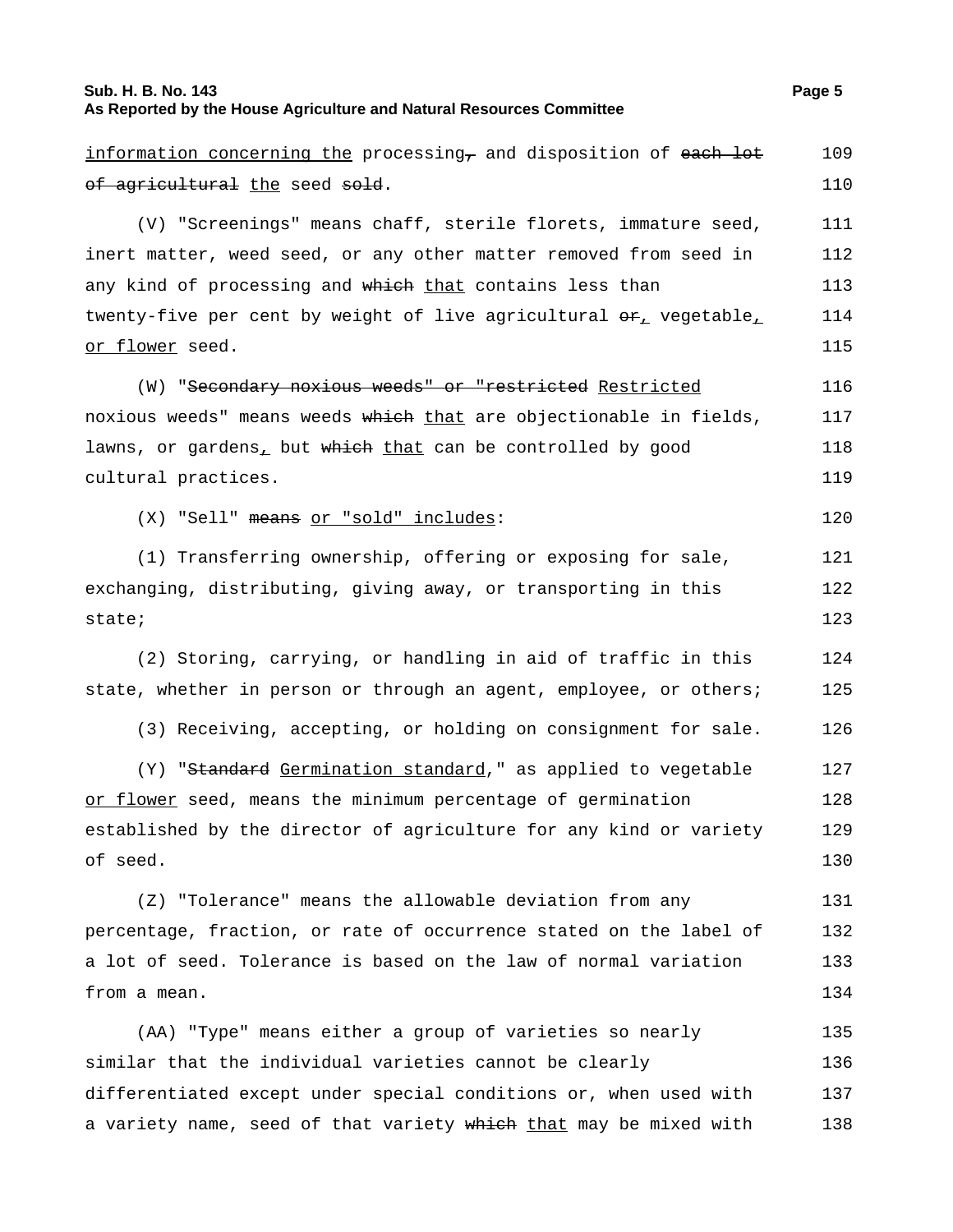#### **Sub. H. B. No. 143 Page 6 As Reported by the House Agriculture and Natural Resources Committee**

seed of other varieties of the same kind and of similar character. In either case, ninety per cent of the pure seed shall be of the variety or group of varieties named or, upon growth, shall produce plants having characteristics similar to the variety or group of varities varieties named. 139 140 141 142 143

(BB) "Variety" means a subdivision of a kind which that is characterized by growth, plant, fruit, seed, or other characteristics by which it can be differentiated from other sorts of the same kind. 144 145 146 147

(CC) "Vegetable seed" means the seed of any crop which that is grown in gardens or on truck farms and is generally known and sold in this state under the name of vegetable seed or herb seed. 148 149 150

(DD) "Weed seed" means the seed and bulblets of all plants generally recognized in this state as weeds, including prohibited noxious weeds and restricted noxious weeds. 151 152 153

(EE) "Coated agricultural seed" means an agricultural seed with a film or layer applied to the seed<del>, which</del> that is greater than one per cent of the net weight, for purposes  $of$ , including, but not limited to, accurate seeding, nitrogen fixation, nutrient improvement, or protection from insects and pathogens. "Coated agricultural seed" does not include seeds treated with dusts or liquids<del>, which</del> that are virtually unmeasurable using association of official seed analysts rules. 154 155 156 157 158 159 160 161

(FF) "Combination seed-mulch product" means any product containing both seeds and a natural or artificial substance that is applied to the soil surface for the purpose of promoting seed germination through moisture retention, maintaining soil temperature, or preventing erosion, and may contain fertilizer. 162 163 164 165 166

(GG) "Blend" means seed that consists of more than one variety of a kind, with each variety representing more than five per cent by weight of the whole. 167 168 169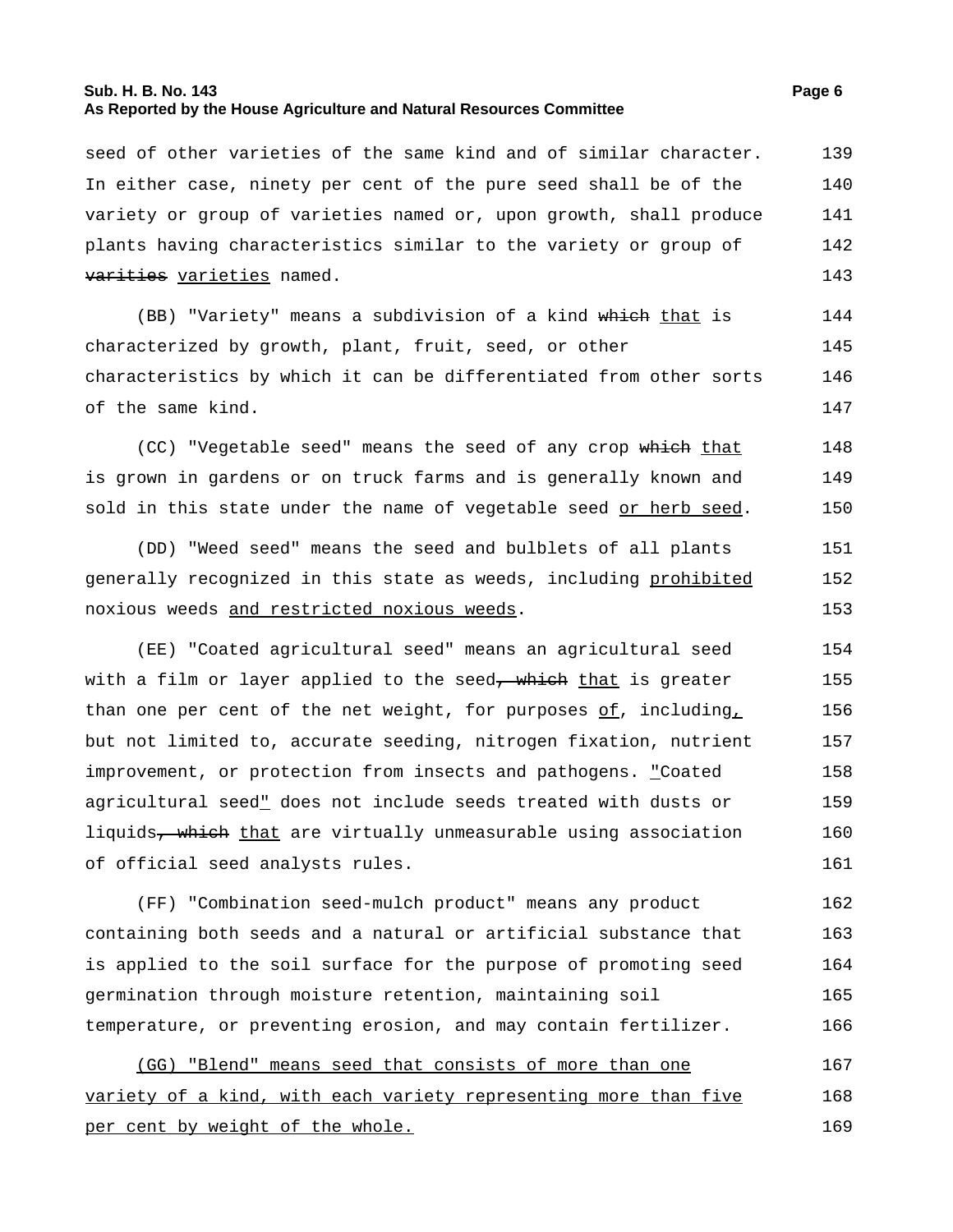## **Sub. H. B. No. 143 Page 7 As Reported by the House Agriculture and Natural Resources Committee**

| (HH) "Flower seed" means the seed of herbaceous plants grown              | 170 |
|---------------------------------------------------------------------------|-----|
| for their blooms, ornamental foliage, or other ornamental parts           | 171 |
| and commonly known as and sold under the name of flower seed.             | 172 |
| (II) "Pure live seed" means the sum of seed's percentage of               | 173 |
| germination plus the percentage of hard seed or dormant seed,             | 174 |
| multiplied by the percentage of pure seed, the product of which is        | 175 |
| <u>divided by one hundred. The result is expressed as a whole number.</u> | 176 |
| Expressed as an equation, the definition of "pure live seed" is as        | 177 |
| follows: (percentage of germination plus percentage of hard seed          | 178 |
| or dormant seed) multiplied by the percentage of pure seed equals         | 179 |
| (product) divided by one hundred equals pure live seed.                   | 180 |
| (JJ) "Cool season grass seed" means the agricultural seed of              | 181 |
| Kentucky bluegrass, red fescue, chewings fescue, hard fescue, tall        | 182 |
| fescue, perennial ryegrass, intermediate ryegrass, annual                 | 183 |
| <u>ryegrass, colonial bentgrass, creeping bentgrass, and mixtures or</u>  | 184 |
| blends containing only those grass seeds.                                 | 185 |
| (KK) "Native grass" has the meaning established in rules                  | 186 |
| adopted under section 907.10 of the Revised Code.                         | 187 |
| (LL) "Class of seed" means a classification of seed that is               | 188 |
| established using the standards and procedures established by the         | 189 |
| association of official seed certifying agencies and that                 | 190 |
| designates seed as breeder, foundation, registered, or certified          | 191 |
| seed.                                                                     | 192 |
| (MM) "Container" means a packet, bag, box, tape, tube,                    | 193 |
| envelope, pre-planted device, mat, or other device used to contain        | 194 |
| seed, except that "container" does not include a vehicle or bin           | 195 |
| used to contain bulk seed.                                                | 196 |
| (NN) "Dormant seed" means viable seed, excluding hard seed,               | 197 |
| that fails to germinate when provided with the specified                  | 198 |
| germination conditions for that kind of seed.                             | 199 |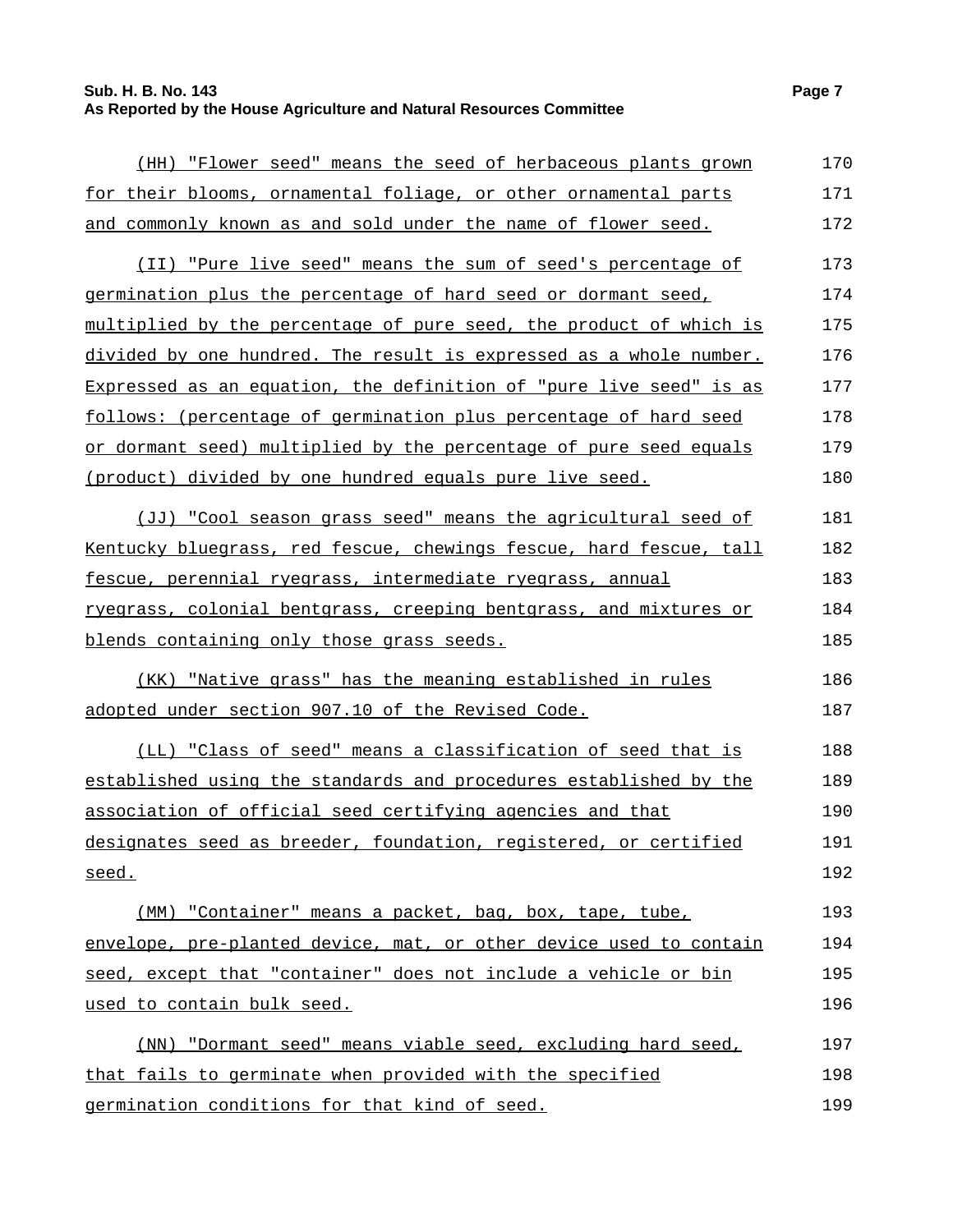#### **Sub. H. B. No. 143 Page 8 As Reported by the House Agriculture and Natural Resources Committee**

**Sec. 907.02.** (A) The Ohio seed improvement association shall certify for Ohio<sub>7</sub> agricultural  $er_{\perp}$  vegetable, or flower seed, tubers for seeding purposes, or plants for varietal identification or for other factors. 200 201 202 203

(B) No person shall use, orally or in writing, alone or with other words, "certified," "registered," "foundation," or any other term which that suggests that the seed, tubers for seeding purposes, or plants have been certified unless the seed, tubers for seeding purposes, or plants have been certified by the Ohio seed improvement association. The prohibition established in this division does not apply to use of the word "certified" for the purpose of describing seed, tubers for seeding purposes, or plants that have been certified as organic in accordance with 7 U.S.C. 6501 et seq. 204 205 206 207 208 209 210 211 212 213

(C) The following information shall appear on the certification label attached to each container of each lot of seed, tubers for seeding purposes, or plants sold as "certified," "registered," or "foundation": 214 215 216 217

(1) The grower's name and address or producer number; 218

(2) The name of the Ohio seed improvement association as the certifying agency; 219 220

(3) The origin of the seed, tubers for seeding purposes, or plants; 221 222

(4) The class, kind, variety, or germ plasm of the seed; 223

(5) Any other information the director of agriculture may require by rule concerning health, vigor, purity, type, and other matters pertaining to certification. 224 225 226

(D) The Ohio seed improvement association shall establish standards and procedures for seed certification that are no less stringent than those prescribed by the association of official 227 228 229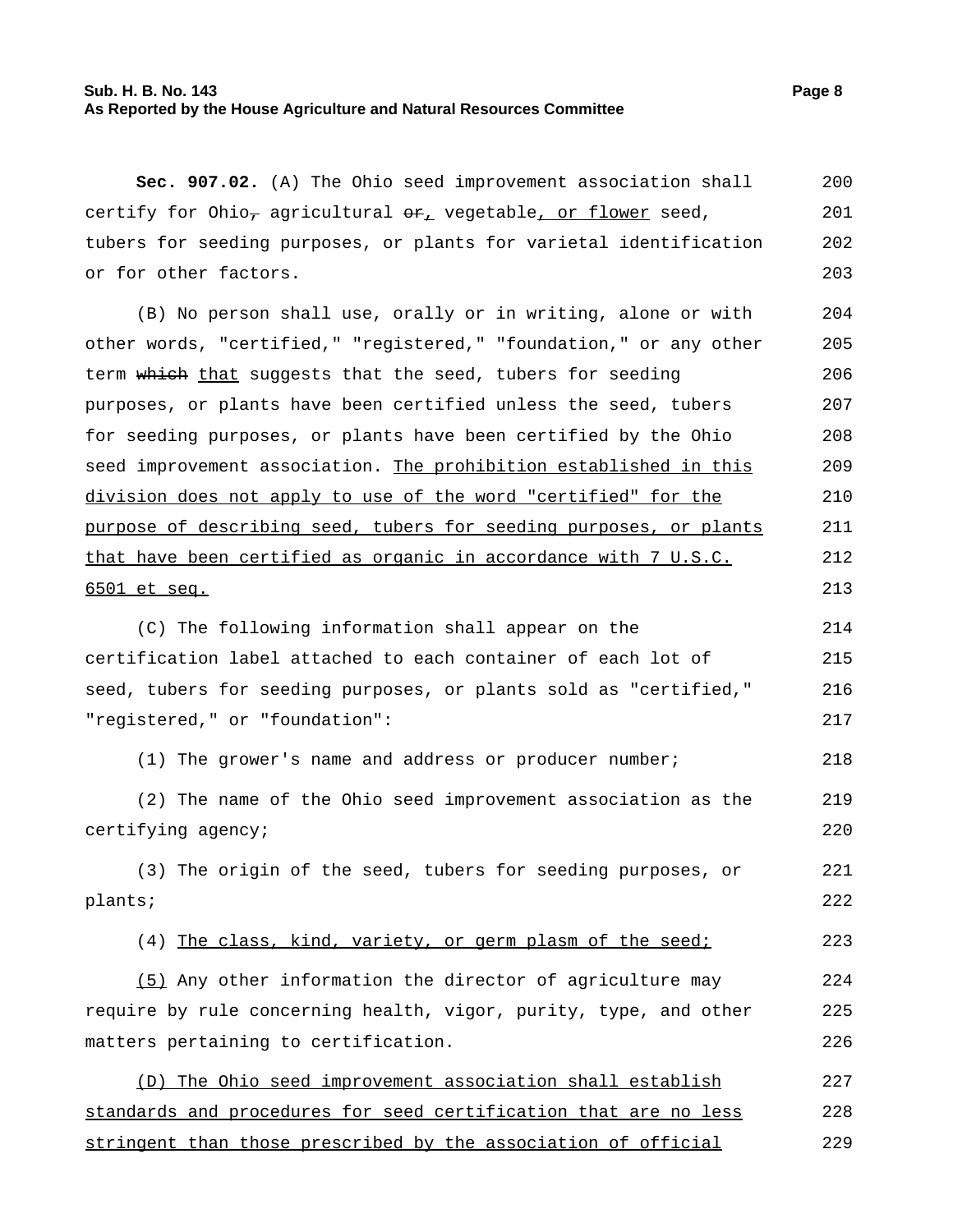#### **Sub. H. B. No. 143 Page 9 As Reported by the House Agriculture and Natural Resources Committee**

| seed certifying agencies and that do not conflict with sections    | 230 |
|--------------------------------------------------------------------|-----|
| 907.01 to 907.17 of the Revised Code and rules adopted under them. | 231 |
| The Ohio seed improvement association shall designate intervals at | 232 |
| which it shall conduct a review of the certification standards and | 233 |
| procedures. No proposed change to the standards and procedures may | 234 |
| take effect unless the change first is approved by an affirmative  | 235 |
| vote of at least two-thirds of the members of the association's    | 236 |
| governing body.                                                    | 237 |
|                                                                    |     |

Sec. 907.03. (A) Each container of agricultural  $\Theta_{L}$ vegetable, or flower seed which that is sold for sowing purposes shall bear thereon on it or have attached thereto to it in a conspicuous place a label plainly written or printed in the English language giving the following information: 238 239 240 241 242

(1) For agricultural seed that is sold on a pure live seed basis or any other basis: 243 244

(a) The commonly accepted name of the kind, or kind and variety, of each agricultural seed component in excess of five per cent by weight of the whole and the percentage by weight of each in the order of its predominance. If the director of agriculture has determined in rules prescribed adopted under section 907.10 of the Revised Code that any such component of agricultural seed is generally labeled as to variety, the label shall bear, in addition to the name of the kind, the name of the variety, or the statement "variety not stated." If any such component is a hybrid, the label shall also bear the name of the hybrid. If more than one component seed kind is required to be named listed on the label, the word "mixture,"  $e^e$  "mixed," or "mix" shall be stated appear conspicuously on the label. If more than one variety is listed on the label of seed consisting of a single kind, the word "blend" shall appear on the label. 245 246 247 248 249 250 251 252 253 254 255 256 257 258 259

(b) The lot number <del>or other lot identification</del>; 260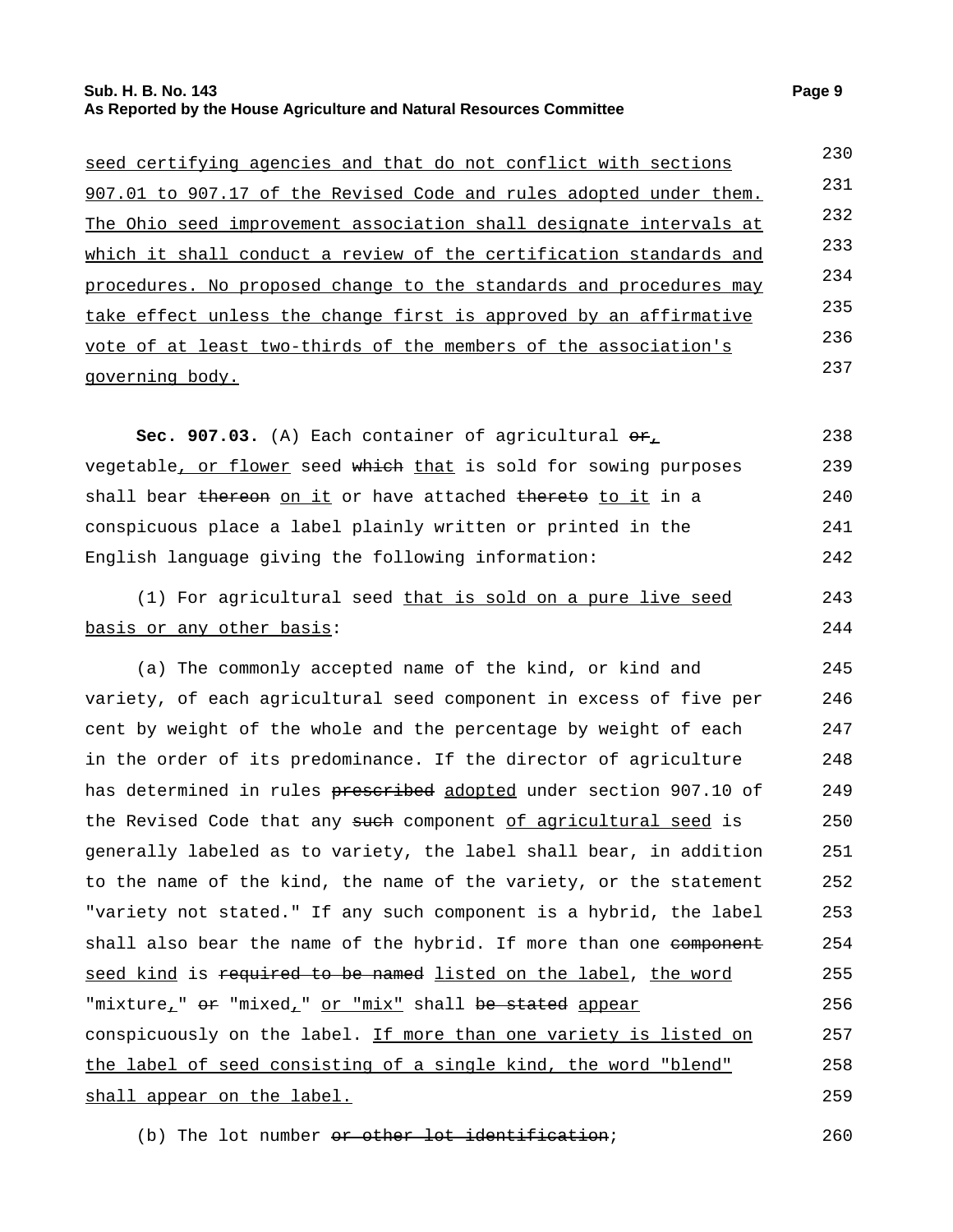#### **Sub. H. B. No. 143 Page 10 As Reported by the House Agriculture and Natural Resources Committee**

(c) The origin, if known, of alfalfa and red clover. If the origin is unknown, the that fact shall be stated. 261 262

(d) The percentage by weight of all weed seed; 263

(e) The name and number of each kind of secondary restricted noxious-weed seed per ounce, when present singly or in combination: 264 265 266

(i) In excess of one seed in each ten grams of timothy, red top, tall meadow oatgrass, orchardgrass, crested dog's-tail, Kentucky bluegrass, Canada bluegrass, fescue, bromegrass, perennial and Italian ryegrass, crimson clover, red clover, white clover, alsike clover, sweet clover, alfalfa, or any other agricutural agricultural seed of similar size, other grasses and clovers not otherwise classified, or any combination thereof; 267 268 269 270 271 272 273

(ii) In excess of one seed in each fifty grams of millet, rape, flax, sudangrass, or other seed not specified in division  $(A)(1)(e)(i)$  or division  $(A)(1)(f)$  of this section, or any combination thereof. 274 275 276 277

(f) The name and number of each kind of secondary restricted noxious-weed seed per pound when present, singly or in combination, in excess of one seed in each two hundred grams of wheat, oats, rye, barley, buckwheat, vetches, or any other seed as large as or larger than wheat, or any combination thereof; 278 279 280 281 282

(g) The percentage by weight of agricultural seed, which may be designated as "crop seed," other than that required to be named on the label; 283 284 285

(h) The percentage by weight of inert matter; 286

(i) For each named agricultural seed: the percentage of germination, exclusive of hard seed; the percentage of hard seed, if present; and the calendar month and year the test was completed to determine these percentages; 287 288 289 290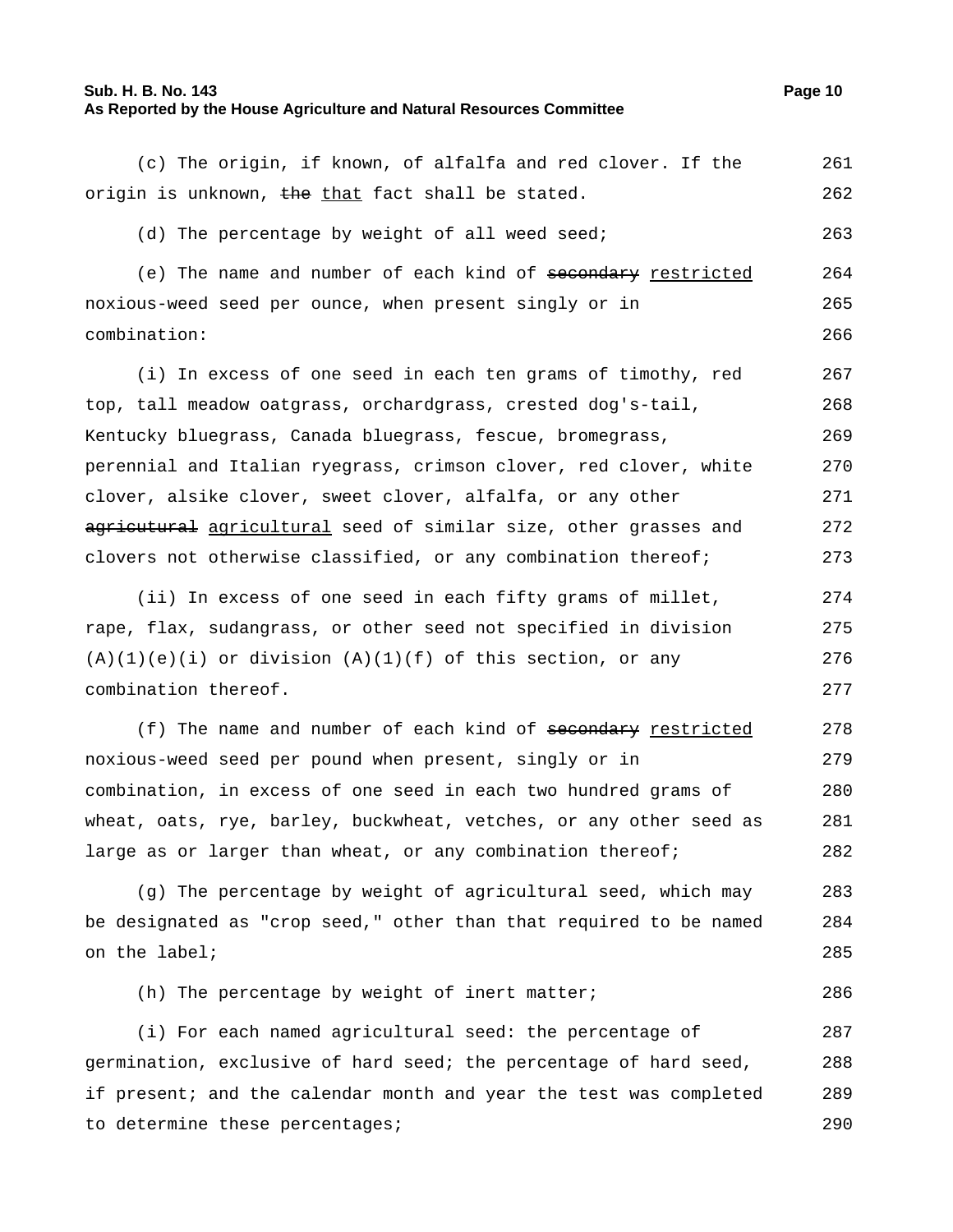**Sub. H. B. No. 143 Page 11**

#### **As Reported by the House Agriculture and Natural Resources Committee**

| (j) The name and address of the person who labels the seed.     | 291 |
|-----------------------------------------------------------------|-----|
| (2) For coated agricultural seed, in addition to the            | 292 |
| information required under division (A)(1) of this section:     | 293 |
| (a) The percentage by weight of pure seed with coating          | 294 |
| material removed;                                               | 295 |
| (b) The percentage by weight of coating material;               | 296 |
| (c) The percentage by weight of inert matter exclusive of       | 297 |
| <u>coating material;</u>                                        | 298 |
| (d) The percentage of germination determined on four hundred    | 299 |
| coated pellets.                                                 | 300 |
| (3) For vegetable seed that is sold in containers weighing      | 301 |
| eight ounces or less:                                           | 302 |
| (a) The name of the kind and variety of the seed;               | 303 |
| (b) For seed which that germinates less than the germination    | 304 |
| standard established by the director under division (B)(3) of   | 305 |
| section 907.10 of the Revised Code:                             | 306 |
| (i) The percentage of germination, exclusive of hard seed;      | 307 |
| the percentage of hard seed, if present; and the calendar month | 308 |
| and year the test was completed to determine these percentages; | 309 |
| (ii) "Below standard" in not less than 8-point type in a        | 310 |
| conspicuous place on the same side of the label as that which   | 311 |
| states the percentage of germination or on the face of the      | 312 |
| container.                                                      | 313 |
| (c) The name and address of the person who labels or sells      | 314 |
| $the - seed \cdot$                                              | 315 |
| (d) The percentage of germination of any vegetable seed sold    | 316 |
| in packets weighing less than four ounces shall be equal to or  | 317 |
| above the standard.                                             | 318 |
| (e) The percentage of germination of any vegetable seed         | 319 |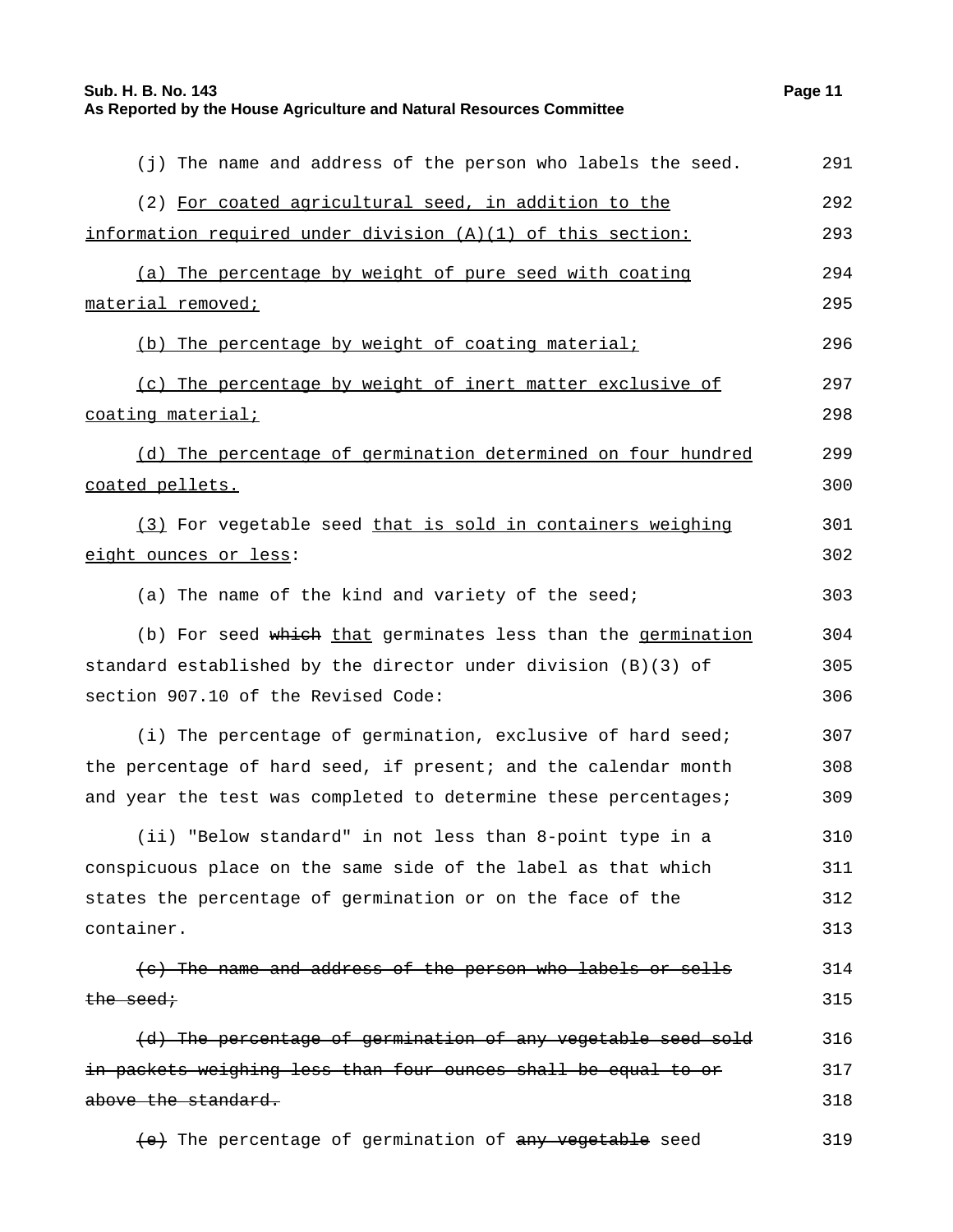## **Sub. H. B. No. 143 Page 12 As Reported by the House Agriculture and Natural Resources Committee**

| determined to be equal to or above the standard may be, but is not        | 320 |
|---------------------------------------------------------------------------|-----|
| required to be, stated on the label <sub>7</sub> or container, or packet. | 321 |
| (3) For coated agricultural seed, in addition to the                      | 322 |
| $information$ required under division $(A)(1)$ of this section:           | 323 |
| (a) The percentage by weight of pure seeds with coating                   | 324 |
| material removed;                                                         | 325 |
| (b) The percentage by weight of coating material;                         | 326 |
| (c) The percentage by weight of inert matter exclusive of                 | 327 |
| eoating material:                                                         | 328 |
| (d) The percentage of germination determined on four hundred              | 329 |
| eoated pellets.                                                           | 330 |
| (c) The name and address of the person who labels the seed;               | 331 |
| (d) The year in which the packed seed is intended for sale;               | 332 |
| (e) The lot number.                                                       | 333 |
| (4) For vegetable seed that is sold in containers weighing                | 334 |
| more than eight ounces:                                                   | 335 |
| (a) The name of each kind and variety of vegetable seed                   | 336 |
| present in excess of five per cent and the percentage by weight of        | 337 |
| each in order of its predominance;                                        | 338 |
| (b) The lot number;                                                       | 339 |
| (c) The following information for each vegetable seed named               | 340 |
| <u>on the label:</u>                                                      | 341 |
| (i) The percentage of germination exclusive of hard seed;                 | 342 |
| (ii) The percentage of hard seed, if present.                             | 343 |
| Germination and hard seed may be stated as a total percentage if          | 344 |
| desired.                                                                  | 345 |
| (iii) The calendar month and year that the test used to                   | 346 |
| determine each percentage was completed.                                  | 347 |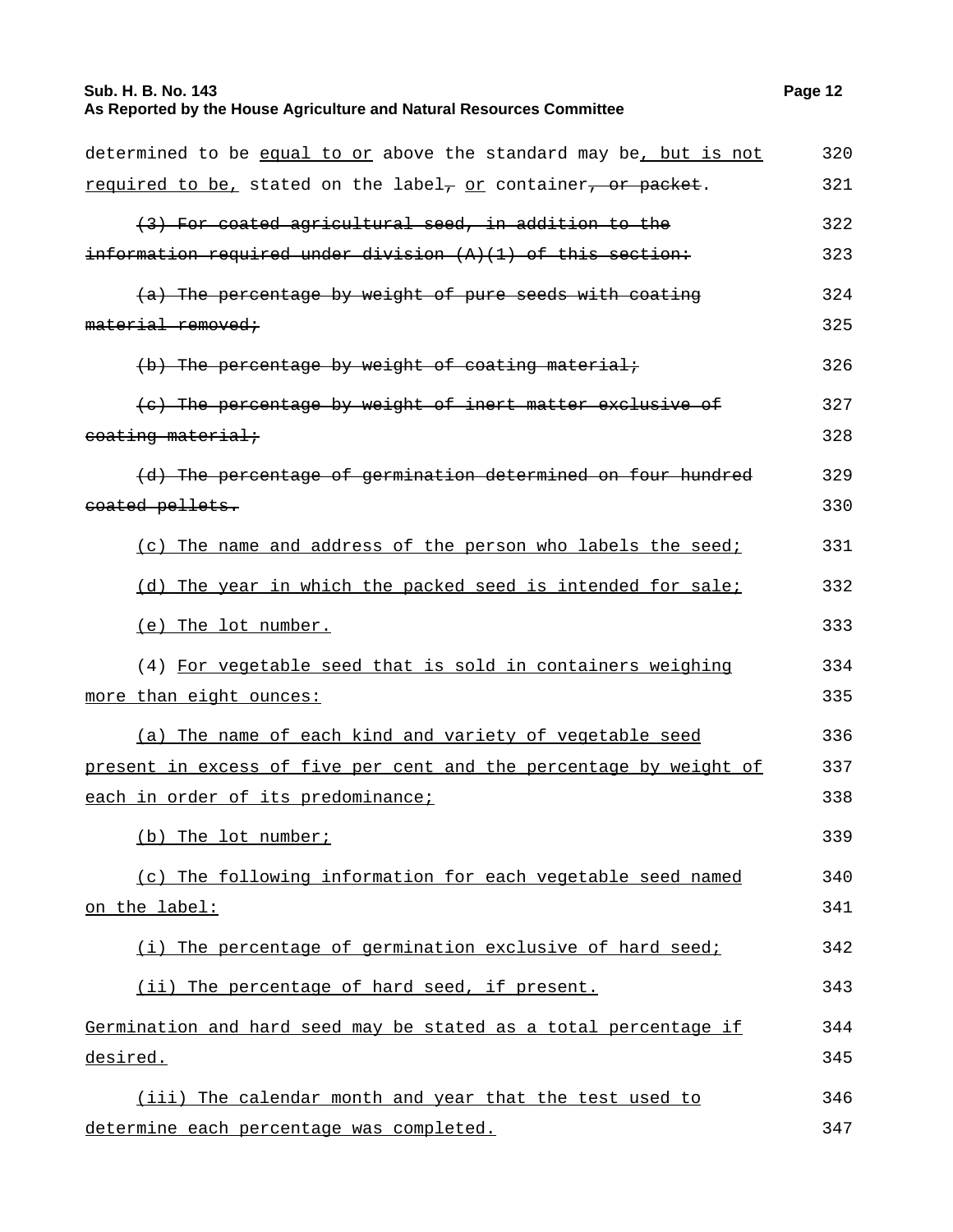| (d) The name and address of the person who labels the seed.        | 348 |
|--------------------------------------------------------------------|-----|
| (5) For flower seed that is sold in containers weighing eight      | 349 |
| ounces or less:                                                    | 350 |
| (a) The common name of the kind and variety of flower seed         | 351 |
| or, if commonly used, the scientific name of the kind and variety  | 352 |
| <u>of flower seed;</u>                                             | 353 |
| (b) The following information for flower seed that germinates      | 354 |
| less than the germination standard established by the director     | 355 |
| under division (B)(3) of section 907.10 of the Revised Code:       | 356 |
| (i) The percentage of germination, exclusive of hard seed;         | 357 |
| (ii) The percentage of hard seed, if present;                      | 358 |
| (iii) The calendar month and year that the test used to            | 359 |
| determine the percentages was completed;                           | 360 |
| (iv) The words "below standard" in not less than eight-point       | 361 |
| type in a conspicuous place on the same side of the label as that  | 362 |
| which states the percentage of germination or on the face of the   | 363 |
| container.                                                         | 364 |
| The percentage of germination of any flower seed determined        | 365 |
| to be equal to or above the standard may be, but is not required   | 366 |
| to be, stated on the label or container.                           | 367 |
| (c) The name and address of the person who labels the seed;        | 368 |
| (d) The year in which the packed seed is intended for sale;        | 369 |
| (e) The lot number.                                                | 370 |
| (6) For flower seed in containers weighing more than eight         | 371 |
| ounces:                                                            | 372 |
| (a) The name of each kind and variety of flower seed present       | 373 |
| in excess of five per cent and the percentage by weight of each in | 374 |
| order of its predominance;                                         | 375 |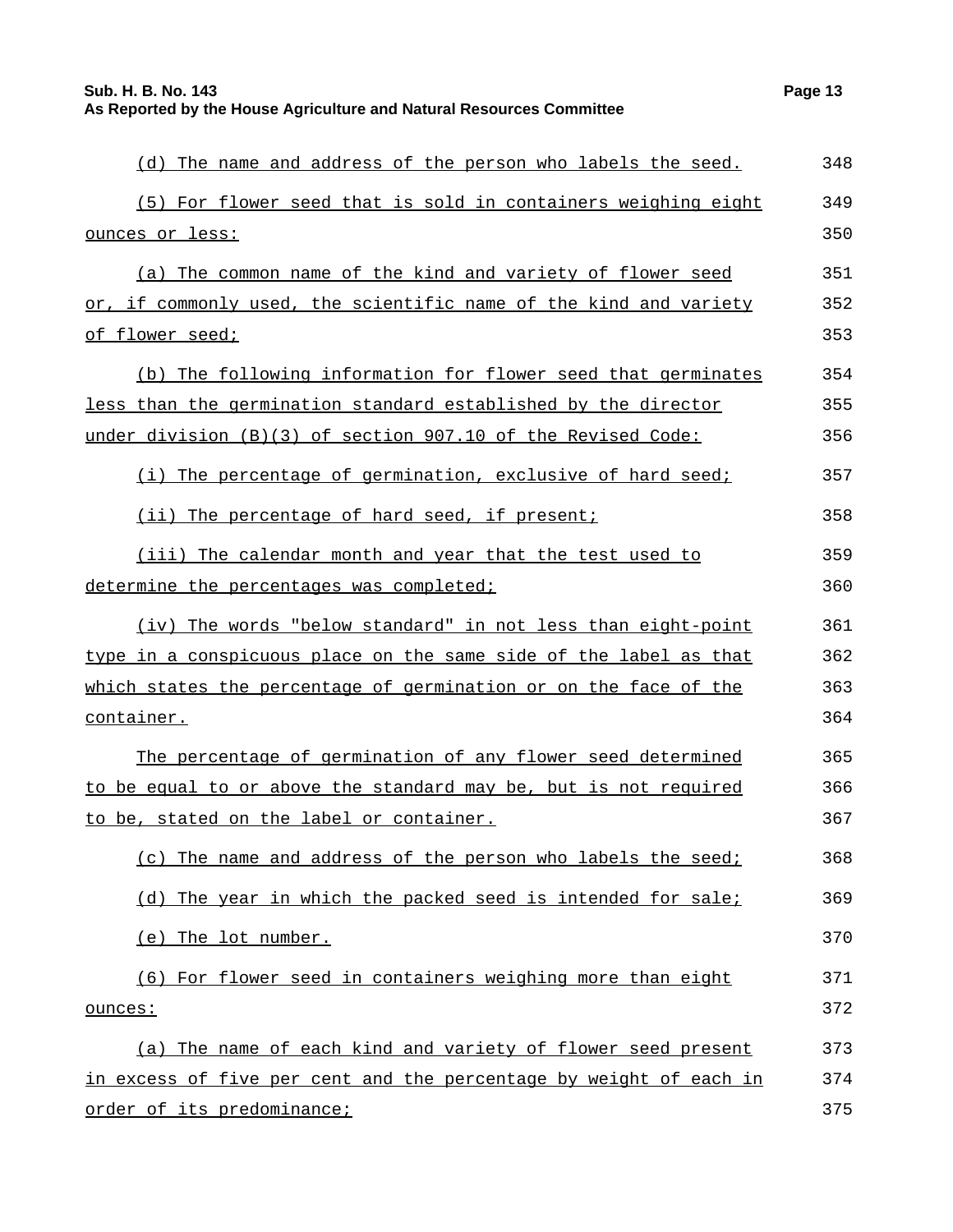| (b) The lot number;                                                     | 376 |
|-------------------------------------------------------------------------|-----|
| (c) The following information for each flower seed named on             | 377 |
| the label:                                                              | 378 |
| (i) The percentage of germination exclusive of hard seed;               | 379 |
| (ii) The percentage of hard seed, if present.                           | 380 |
| <u>Germination and hard seed may be stated as a total percentage if</u> | 381 |
| <u>desired.</u>                                                         | 382 |
| (iii) The calendar month and year that the test used to                 | 383 |
| determine each percentage was completed.                                | 384 |
| (d) The name and address of the person who labels the seed.             | 385 |
| (7) For combination seed-mulch products:                                | 386 |
| (a) The word "combination," which shall be printed on the               | 387 |
| upper third of the principal display panel in the largest and most      | 388 |
| conspicuous type in relation to other words and designs on the          | 389 |
| label;                                                                  | 390 |
| (b) Following the word "combination" on the upper third of              | 391 |
| the principal display panel, the words "seed, mulch, and                | 392 |
| fertilizer," as applicable and not necessarily in that order,           | 393 |
| printed in type smaller than, but no less than one-half the size        | 394 |
| of, the type used to print the word "combination-"i                     | 395 |
| (c) In addition to the information required under division              | 396 |
| $(A)(1)$ of this section, the product's analysis label shall contain    | 397 |
| all of the following:                                                   | 398 |
| (i) The seed origin, if known, for each kind or variety, or             | 399 |
| both;                                                                   | 400 |
| (ii) The percentages by weight of mulch and, if applicable,             | 401 |
| of fertilizer;                                                          | 402 |
|                                                                         |     |

(iii) Any noxious weeds. If no noxious weeds are present, "noxious weeds--none found" shall be stated. 403 404

377 378

381 382

383 384

391

396

397 398

399 400

401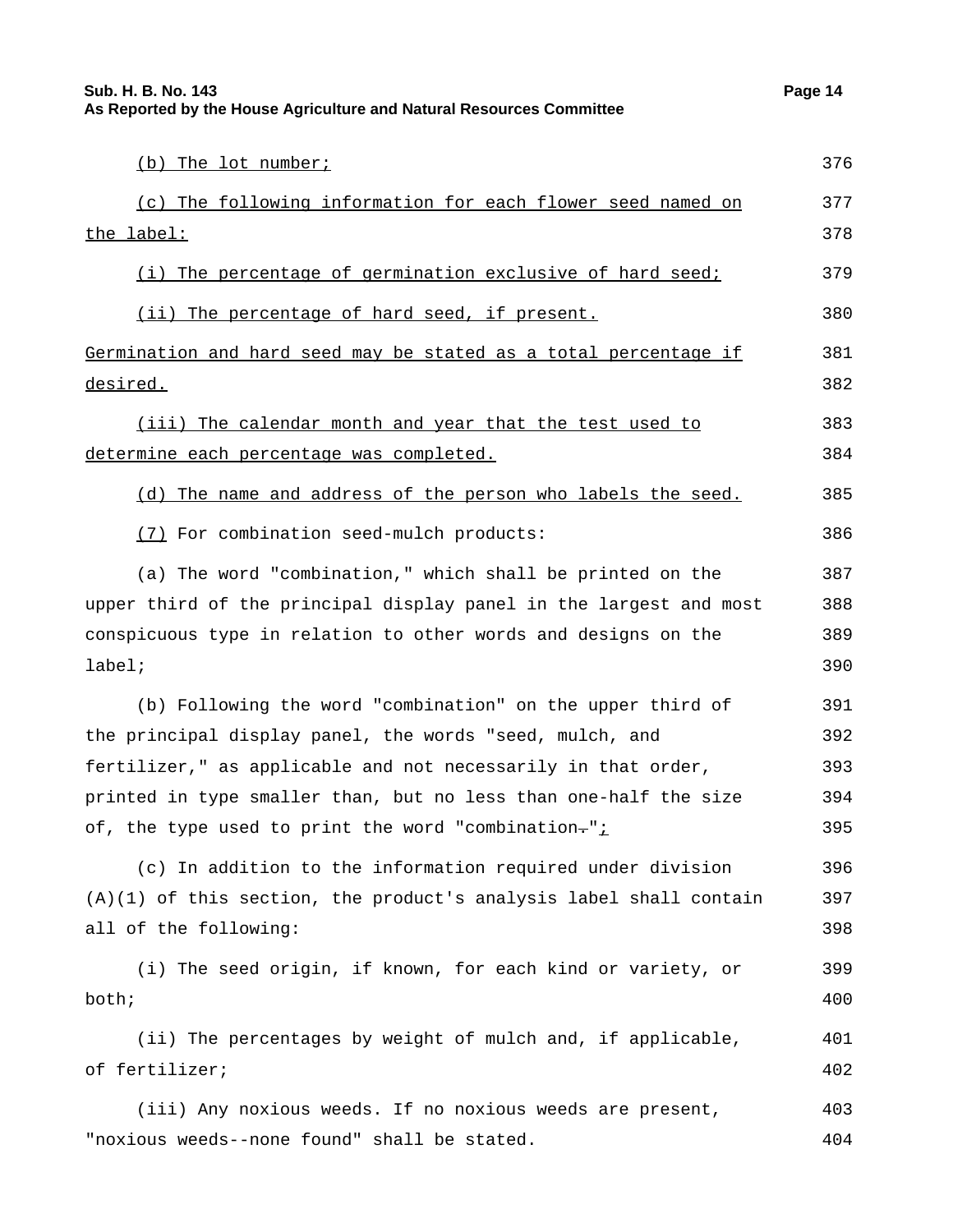## **Sub. H. B. No. 143 Page 15 As Reported by the House Agriculture and Natural Resources Committee**

| (B) The total of the percentages required by divisions              | 405 |
|---------------------------------------------------------------------|-----|
| $(A)(1)(i)$ and $(A)(2)(b)(i)$ of this section may be stated on the | 406 |
| label. Such total shall be used when applying the rules of          | 407 |
| tolerance When dormant seed is encountered with respect to any of   | 408 |
| the following named grasses, the result of a tetrazolium test also  | 409 |
| may be shown on the label of the grass seed to indicate the         | 410 |
| potential germination and viability of the seed:                    | 411 |
| (1) Bluestem, big (Andropogon gerardii);                            | 412 |
| (2) Bluestem, little (Schizachyrium scoparium);                     | 413 |
| (3) Dropseed, sand (Sporobolus cryptandrus);                        | 414 |
| (4) Grama, sideoats (Bouteloua curtipendula);                       | 415 |
| (5) Indiangrass (Sorghastrum nutans);                               | 416 |
| (6) Needlegrass (Stipa viridula);                                   | 417 |
| (7) Switchgrass (Panicum virgatum).                                 | 418 |
| (C) In the case of agricultural or vegetable seed sold from         | 419 |
| vehicles, bins, or other bulk containers to which the purchaser     | 420 |
| has access before buying, the seller shall attach a complete label  | 421 |
| to the bulk container or display adjacent thereto a placard         | 422 |
| bearing a complete label stating the information required by this   | 423 |
| section. The label shall be conspicuous to the buyer. If the buyer  | 424 |
| purchases more than ten pounds of the bulk seed, the seller shall   | 425 |
| attach a label to the container of seed being purchased stating     | 426 |
| the information required by this section Bulk agricultural,         | 427 |
| vegetable, or flower seed that is offered for sale or sold shall    | 428 |
| comply with the labeling requirements established in division (A)   | 429 |
| of this section, except that the label shall be provided in the     | 430 |
| following manner rather than being attached to a container:         | 431 |
| (1) The label shall be posted next to the bulk seed so that         | 432 |
| it is easily read by the purchaser.                                 | 433 |
| (2) In the case of bulk seed purchased in excess of twenty          | 434 |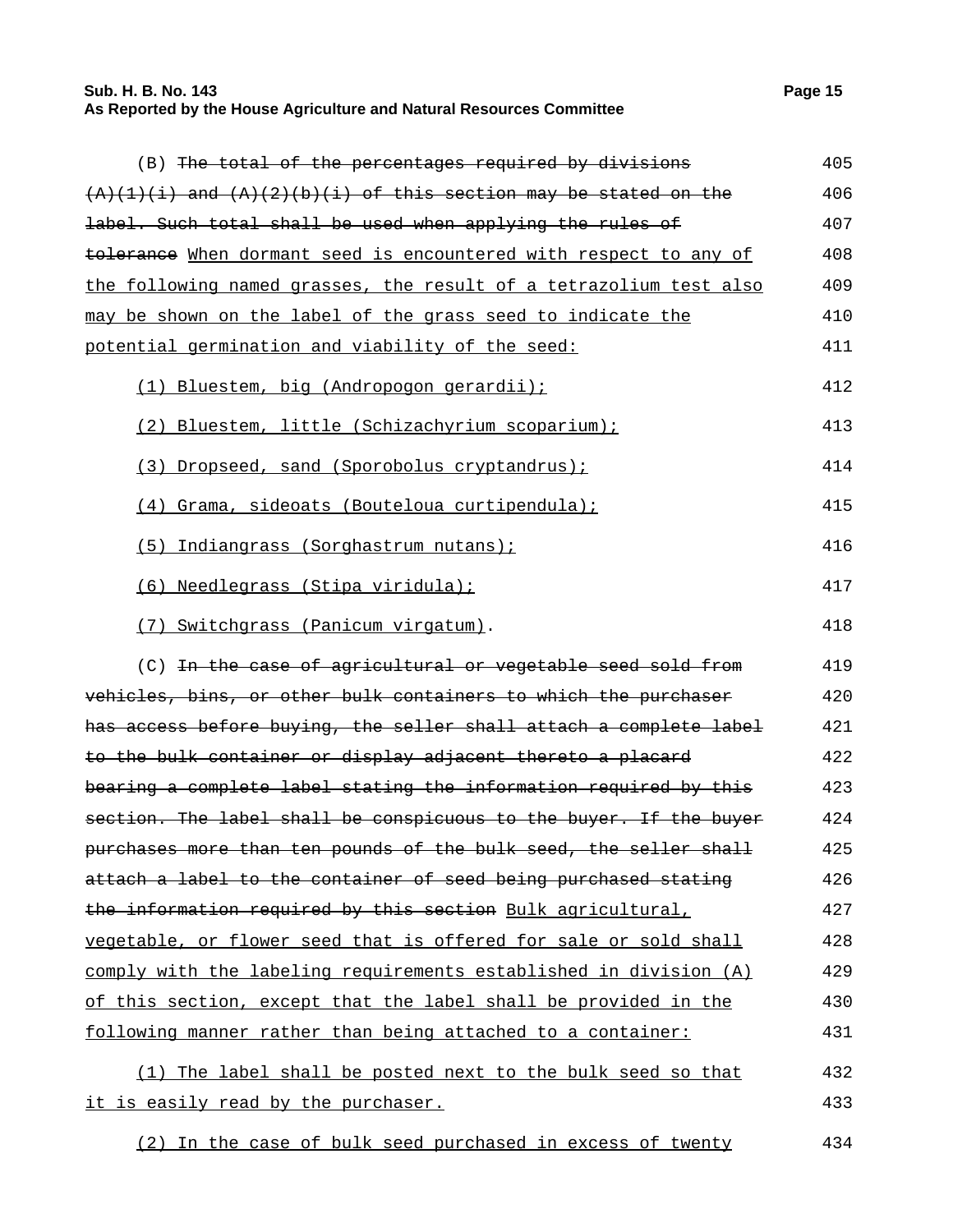#### **Sub. H. B. No. 143 Page 16 As Reported by the House Agriculture and Natural Resources Committee**

pounds, the seller shall provide a copy of the label to the consumer in conjunction with the bill of sale. 435 436 (D) No information concerning a test date, pure seed, inert matter, crop seed, weed seed, germination, hard seed, or noxious weed seed shall be included on a label for agricultural, vegetable, or flower seed unless a test has been conducted on that 437 438 439 440

lot of seed prior to its being sold to determine the accuracy of the information. 441 442

**Sec. 907.04.** (A) Any person selling who holds a valid seed labeler permit issued under section 907.13 of the Revised Code and who sells agricultural  $\Theta_{L}$  vegetable, or flower seed shall, for a period of eighteen months from the date of the final sale or other final disposition he makes made, keep complete records of each lot of agricultural  $er_{\perp}$  vegetable, or flower seed that he the person sells<del>; provided, that if</del>. If purchases are made from persons who keep records available for inspection as required under this division, the keeping for eighteen months of an invoice of each purchase and sale stating the kind of seed and the lot number meets the requirement as to records. The invoices and other records that are required to be kept under this division shall be maintained at a location in this state. 443 444 445 446 447 448 449 450 451 452 453 454 455

(B) Any person located outside this state who distributes agricultural or vegetable seed within or into this state shall maintain the records required under division (A) of this section at a location in this state. If the director of agriculture or his the director's designated representative determines that an audit of such a person who is required to keep records under division (A) of this section is necessary in order to determine the sales of seed made within or into this state by that person and the amount of the fee that the person owes this state under section 907.13 907.14 of the Revised Code, the director or the director's 456 457 458 459 460 461 462 463 464 465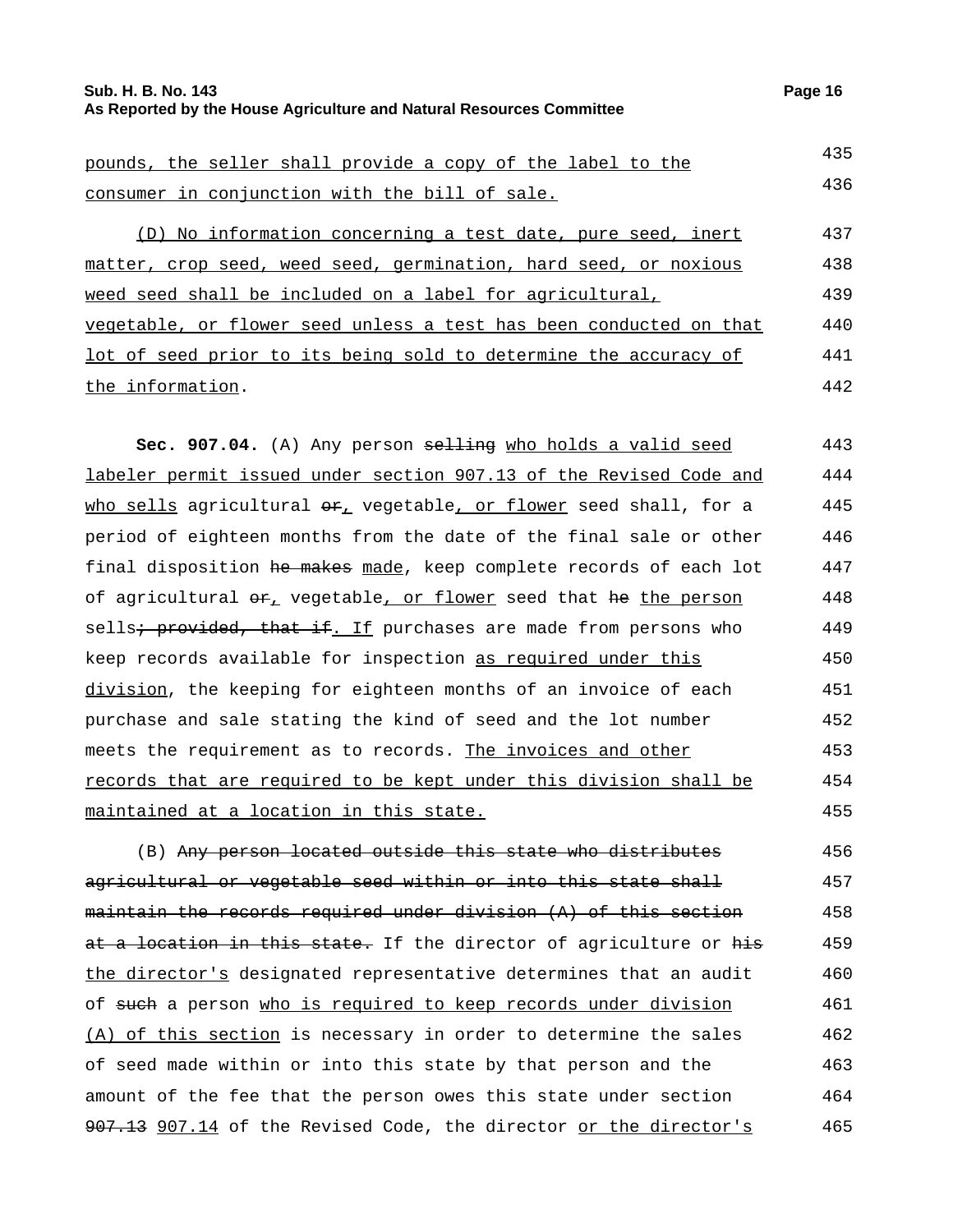#### **Sub. H. B. No. 143 Page 17 As Reported by the House Agriculture and Natural Resources Committee**

| authorized agent may request the auditor of state to audit the      | 466 |
|---------------------------------------------------------------------|-----|
| person. Upon receiving a request from the director under this       | 467 |
| division, the auditor of state shall conduct such an audit. If the  | 468 |
| audit occurs at a location outside this state, the person being     | 469 |
| audited shall pay the director all the costs incurred by the        | 470 |
| auditor of state in conducting the audit. The costs of any audit    | 471 |
| under this division shall be charged to the department of           | 472 |
| agriculture in the same manner as costs of an audit of the          | 473 |
| department.                                                         | 474 |
| Sec. 907.07. No person shall sell any agricultural $\Theta_{\perp}$ | 475 |
| vegetable, or flower seed:                                          | 476 |
| (A) Unless the test used to determine the information               | 477 |
| concerning the seed's percentage of germination that is required    | 478 |
| by section 907.03 of the Revised Code to appear on the label of     | 479 |
| the seed has been completed within:                                 | 480 |
| (1) A nine-month twelve-month period immediately prior to           | 481 |
| sale, exclusive of the calendar month in which the test was         | 482 |
| completed, if the seed is not in hermetically sealed packages or    | 483 |
| containers or if the seed is agricultural seed other than cool      | 484 |
| season grass seed;                                                  | 485 |
| (2) A fifteen-month period prior to sale, exclusive of the          | 486 |
| calendar month in which the test was completed, if the seed is a    | 487 |
| cool season grass seed or a mixture of or blend of only cool        | 488 |
| season grass seeds and if the seed is not in hermetically sealed    | 489 |
| containers;                                                         | 490 |
| (3) A thirty-six-month period immediately prior to sale,            | 491 |
| exclusive of the calendar month in which the test was completed,    | 492 |
| if the seed is in hermetically sealed packages or containers:       | 493 |
| provided, that any. Any such seed may be sold more than thirty-six  | 494 |
| months after the month in which it has been tested at any time      | 495 |
| after the thirty-six-month period has expired if it is retested     | 496 |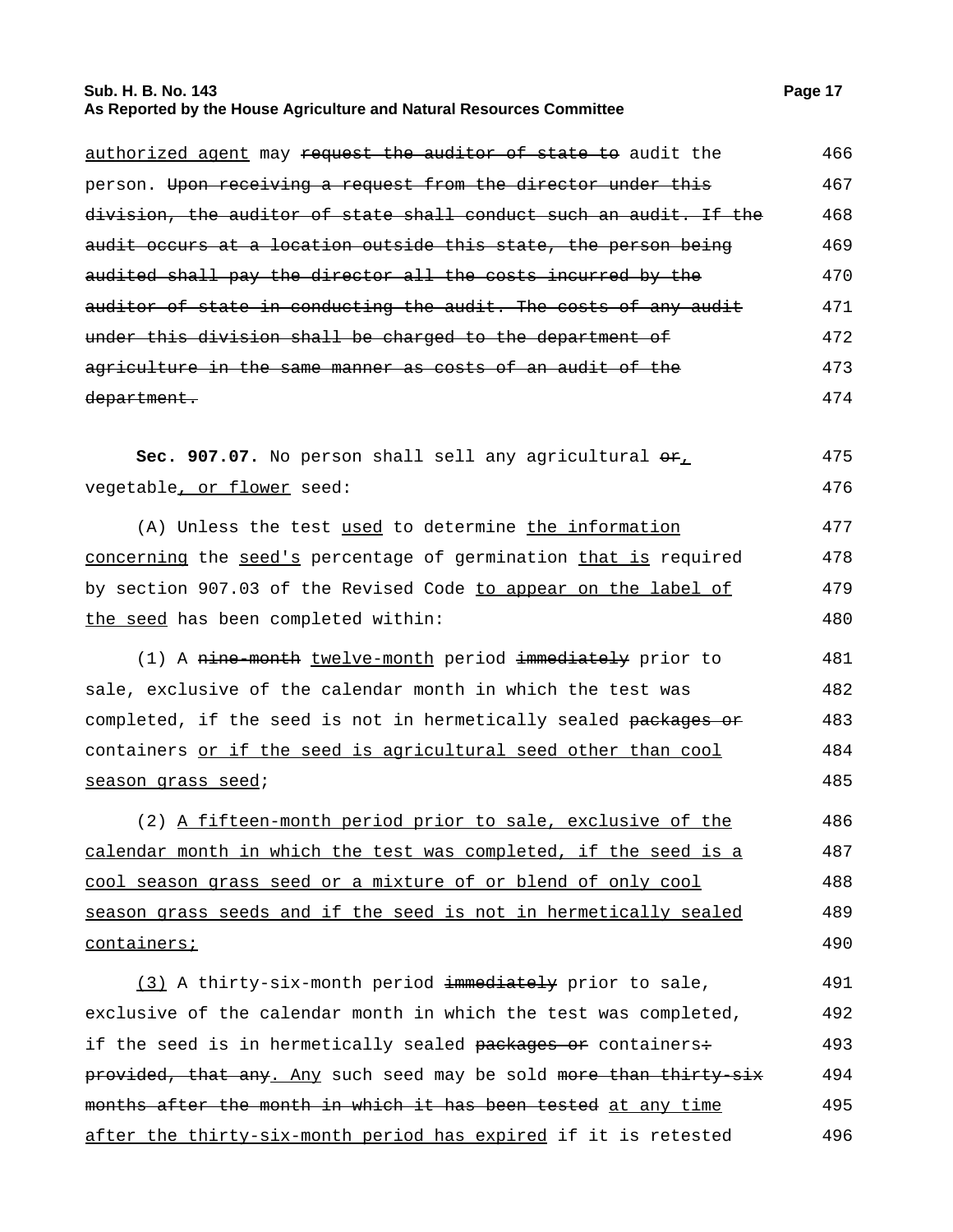#### **Sub. H. B. No. 143 Page 18 As Reported by the House Agriculture and Natural Resources Committee**

| within a nine-month period immediately prior to sale. Seed that      | 497 |
|----------------------------------------------------------------------|-----|
| has been retested may be sold for an additional time period if it    | 498 |
| is accompanied by a new label that complies with the labeling        | 499 |
| requirements established in sections 907.01 to 907.17 of the         | 500 |
| Revised Code. The time period shall consist of twelve consecutive    | 501 |
| months, not including the month in which the retest was performed.   | 502 |
| After the twelve-month period has expired, the cycle of retesting    | 503 |
| and relabeling followed by a twelve-month saleable period may be     | 504 |
| repeated one or more times.                                          | 505 |
| (B) If the seed is not labeled in accordance with sections           | 506 |
| 907.01 to 907.17 of the Revised Code or has a false or misleading    | 507 |
| $label:right:right}$                                                 | 508 |
| (C) Pertaining to which there has been a false or misleading         | 509 |
| advertisement;                                                       | 510 |
| (D) If the seed contains, singly or collectively, primary            | 511 |
| prohibited noxious-weed seeds, subject to a tolerance of not to      | 512 |
| exceed nine primary noxious-weed seeds per pound in seed of          | 513 |
| redtop, timothy, orchardgrass, bluegrass, fescue, bromegrass, red    | 514 |
| elover, white clover, alsike clover, sweet clover, or any other      | 515 |
| seed of similar size; seed. In addition, no person shall sell any    | 516 |
| tree or shrub seed that contains prohibited noxious-weed seed.       | 517 |
| (E) If the seed contains, singly or collectively, primary            | 518 |
| noxious weed seeds, subject to a tolerance of not to exceed five     | 519 |
| primary noxious weed seeds per pound in seed of millet, rape,        | 520 |
| flax, sudangrass, wheat, oats, rye, barley, buckwheat, vetches, or   | 521 |
| any other seed as large as or larger than wheat;                     | 522 |
| $\overline{f}$ If the seed has been treated with poisonous material, | 523 |
| unless the seed and the label on the package of seed comply with     | 524 |
| sections 907.44 and 907.45 of the Revised Code;                      | 525 |
|                                                                      |     |

 $\overline{(G)(F)}$  If the seed is in containers bearing labels which that state a liability or nonwarranty clause disclaiming responsibility 526 527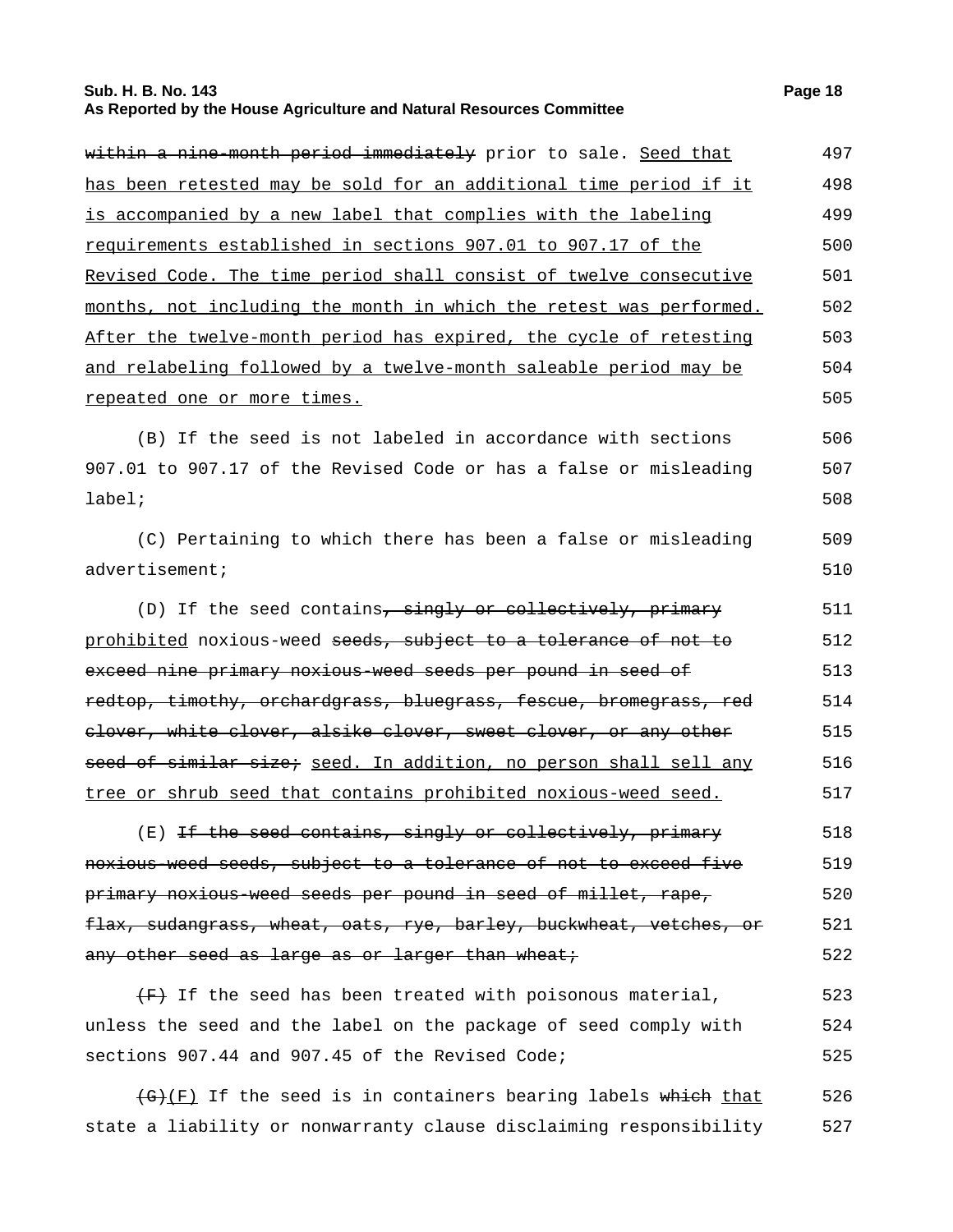#### **Sub. H. B. No. 143 Page 19 As Reported by the House Agriculture and Natural Resources Committee**

for any information on the label required by section 907.03 of the

```
Revised Code;
                                                                                  529
     (H+(G)) If the seed contains more than one-fourth of one per
cent by weight of secondary restricted noxious-weed seed or more
than two and one-half per cent of all weed seed;
                                                                                  530
                                                                                  531
                                                                                  532
     \overline{H}(H) If the seed contains more than fifteen per cent by
weight of inert matter unless the product is one of the following:
                                                                                  533
                                                                                  534
     (1) A coated agricultural seed; example to the set of the set of the set of the set of the set of the set of the set of the set of the set of the set of the set of the set of the set of the set of the set of the set of the
     (2) A combination seed-mulch product containing not less than
five per cent by weight of pure seedi536
                                                                                  537
     (3) Native grass seed that is designated by rules adopted by
the director of agriculture as characteristically exhibiting high
inert matter.
                                                                                  538
                                                                                  539
                                                                                  540
     (+)(I) At public auction unless the seed is labeled in
accordance with sections 907.01 to 907.17 of the Revised Code and
bears seed inspection fee tags the person who labeled the seed
obtained a permit to do so as provided in section 907.13 of the
Revised Code;
                                                                                  541
                                                                                  542
                                                                                  543
                                                                                  544
                                                                                  545
     (K+1) By variety name if the seed is not certified by a
certifying agency if the seed is a variety for which a certificate
of plant variety protection has been applied for or granted under
the federal "Plant Variety Protection Act," public law 91-577 84
Stat. 1542 (1970), 7 U.S.C. 2321 et seq., as amended, which
application or granted certificate specifies sale as a class of
certified seed only÷<sub><sub>L</sub></sub> provided<sub>7</sub> that seed from a certified lot may</sub>
be labeled by variety name when used in a mixture by, or with
approval of, the owner of the varietyi
                                                                                  546
                                                                                  547
                                                                                  548
                                                                                  549
                                                                                  550
                                                                                  551
                                                                                  552
                                                                                  553
                                                                                  554
     (K) If the seed is out of compliance with the tolerance
established for it under rules adopted by the director.
                                                                                  555
                                                                                  556
```
**Sec. 907.08.** No person shall <u>do any of the following</u>: 557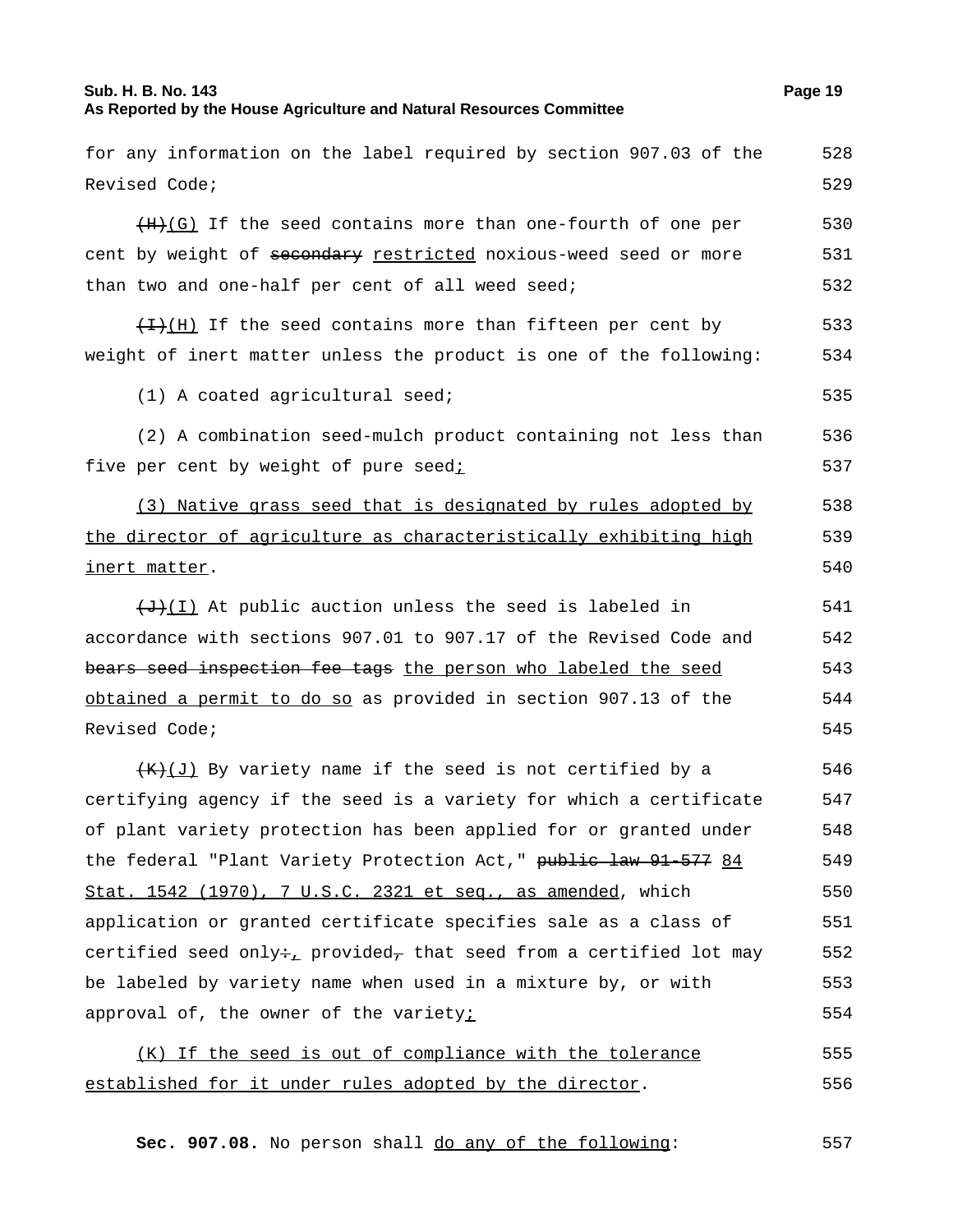#### **Sub. H. B. No. 143 Page 20 As Reported by the House Agriculture and Natural Resources Committee**

(A) Detach, alter, deface, conceal, or destroy any label required by sections 907.01 to 907.17 of the Revised Code or the rules adopted thereunder under them, or alter or substitute seed in a manner that may defeat the purposes of such those sections; 558 559 560 561

(B) Disseminate, with the intention of inducing a sale, any false or misleading claim or advertisement concerning the vigor, vitality, growth, yield capability, or any other quality or performance characteristic of any agricultural  $\Theta_{L}$  vegetable, or  $f$ lower seed<sub>7</sub>; disseminate any advertisement concerning the vigor, vitality, growth, yield capability, or any other quality or performance characteristic of any agricultural  $\Theta_{L}$  vegetable, or flower seed for which he the person does not maintain complete and accurate records of the tests used to determine the characteristic and of the results of the tests and submit such the records to the director of agriculture pursuant to section 907.081 of the Revised Code $\tau$  or make any claim in such an advertisement that cannot be substantiated by an official seed laboratory as defined by rules adopted pursuant to Chapter 119. of the Revised Code by the director or a state experiment station $_7$  or by regulations adopted by a federal experiment station; 562 563 564 565 566 567 568 569 570 571 572 573 574 575 576 577

(C) Fail to comply with a stop-sale order, or to move or otherwise handle or dispose of any lot of seed held under a stop-sale order, or to alter, detach, or dispose of any label attached to the lot; 578 579 580 581

(D) Use "trace" as a substitute for any statement required by sections 907.01 to 907.17 of the Revised Code; 582 583

(E) Sell any seed labeled "certified," "registered," or "foundation" unless it has been produced and labeled in compliance with the rules of a seed certifying agency $\dot{\tau}$ . The prohibition established in this division does not apply to seed labeled "certified" for the purpose of describing seed that has been 584 585 586 587 588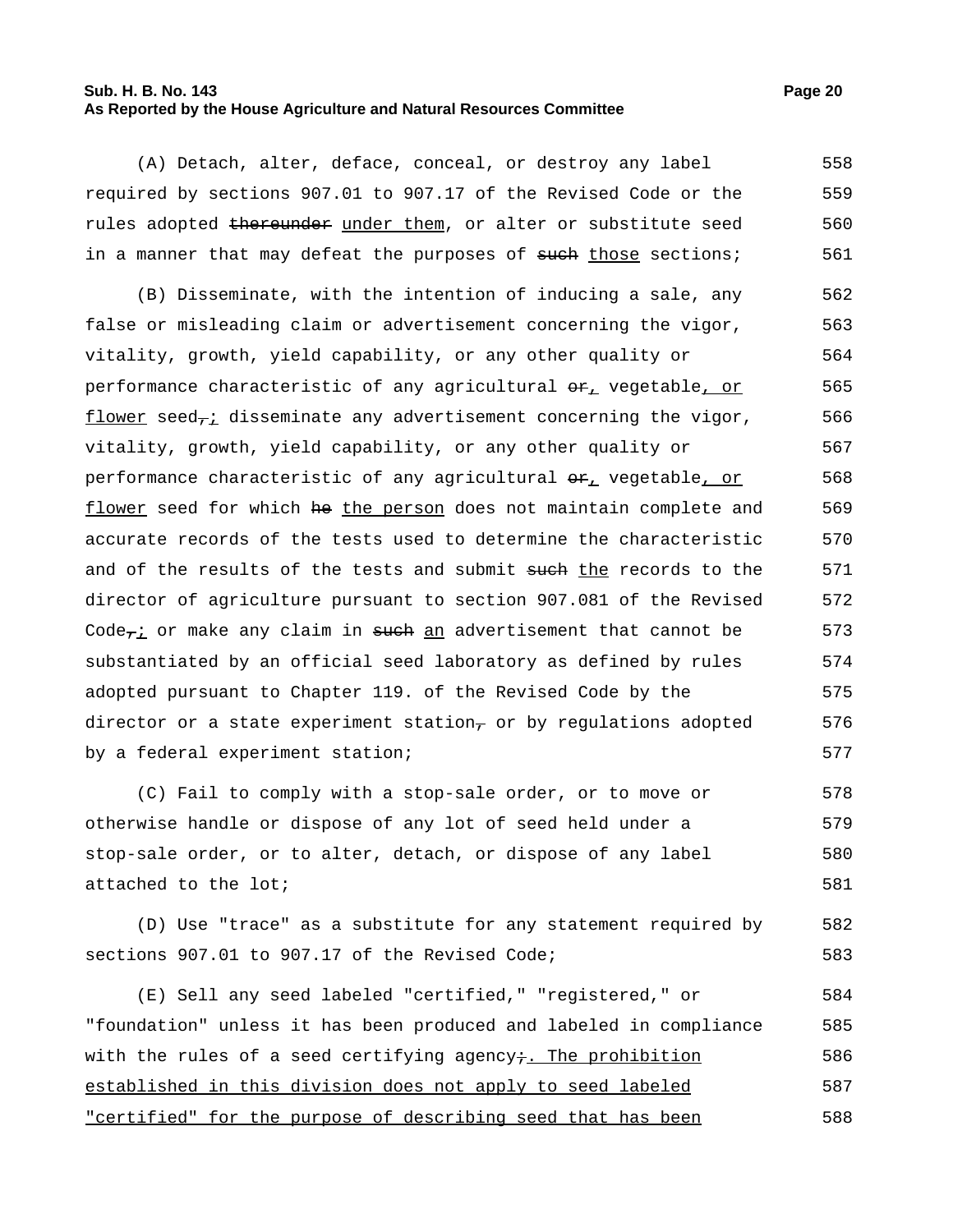| Sub. H. B. No. 143<br>As Reported by the House Agriculture and Natural Resources Committee | Page 21 |
|--------------------------------------------------------------------------------------------|---------|
| certified as organic in accordance with 7 U.S.C. 6501 et seg.                              | 589     |
| (F) Sell vegetable or flower seed in packets containers of                                 | 590     |
| four eight ounces or less, the percentage of germination of which                          | 591     |
| is below the germination standard established by the director                              | 592     |
| under division (B)(3) of section 907.10 of the Revised Code unless                         | 593     |
| the label of the seed clearly indicates, in accordance with                                | 594     |
| section 907.03 of the Revised Code, that the germination is below                          | 595     |
| standard;                                                                                  | 596     |
| (G) Dispose of screenings from the premises where seed is                                  | 597     |
| processed in any manner contrary to regulations promulgated rules                          | 598     |
| adopted by the director of agriculture;                                                    | 599     |
| (H) Sell agricultural $\Theta_{\mathcal{F}_L}$ vegetable, or flower seed unless it         | 600     |
| is labeled in accordance with sections 907.01 to 907.17 of the                             | 601     |
| Revised Code <sub>i</sub>                                                                  | 602     |
| (I) Sell seed for use as bird feed if it contains viable                                   | 603     |
| prohibited noxious-weed seed or viable restricted noxious-weed                             | 604     |
| seed;                                                                                      | 605     |
| (J) Sell prohibited noxious-weed seed or restricted                                        | 606     |
| noxious-weed seed for the purpose of sowing, except sowing for                             | 607     |
| research purposes;                                                                         | 608     |
| (K) Sell seed that contains prohibited noxious-weed seed or                                | 609     |
| restricted noxious-weed seed that is designated under 7 C.F.R.                             | 610     |
| 201.16 as having no tolerance or that is out of compliance with                            | 611     |
| its tolerance.                                                                             | 612     |

**Sec. 907.081.** Any person who disseminates, with the intention of inducing a sale, any advertisement or makes any claim concerning the vigor, vitality, growth, yield capability, or any other quality or performance characteristic of any agricultural or, vegetable, or flower seed shall maintain complete and accurate records of the tests used to determine the characteristic and of 613 614 615 616 617 618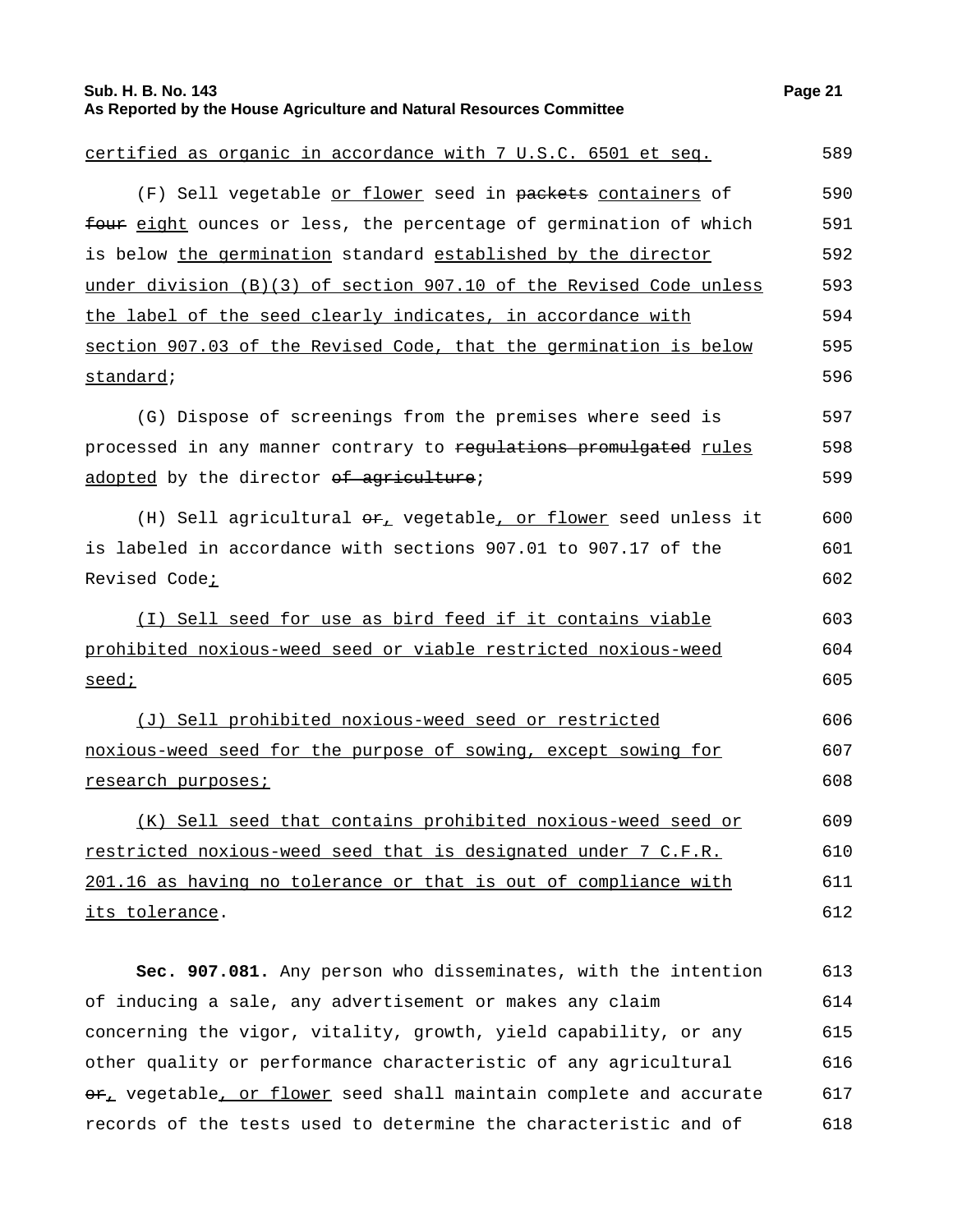#### **Sub. H. B. No. 143 Page 22 As Reported by the House Agriculture and Natural Resources Committee**

the results of the tests and shall submit sueh the records to the director of agriculture as requested by him upon request. Any person who uses an agricultural  $er_+$  vegetable, or flower seed may request the director to require the person who disseminated any advertisement concerning any of the above characteristics to submit his the person's records to the director. 619 620 621 622 623 624

In accordance with division (A) of section 907.10 of the Revised Code, the director may conduct such tests as he the director determines necessary to verify the information in such records. If his the director's tests indicate that the information in such the records is invalid or unreliable, the director may issue a stop-sale order pursuant to division (C) of section 907.11 of the Revised Code. 625 626 627 628 629 630 631

**Sec. 907.09.** (A) Sections 907.03, 907.07, and 907.08 of the Revised Code do not apply to: 632 633

(1) Agricultural  $er_{\perp}$  vegetable, or flower seed not intended for sowing purposes; 634 635

(2) Agricultural or Unprocessed agricultural, vegetable, or flower seed in storage  $\frac{1}{2}$  or being transported to, or consigned to a seed processing establishment: provided, that the label accompanying a shipment of the seed shall bear the statement "seed for processing" $\div$  and provided further, that any label or other representation which that is made with respect to the unprocessed seed shall be subject to section sections 907.01 to 907.17 of the Revised Code<sub>i</sub> 636 637 638 639 640 641 642 643

| (3) Agricultural, vegetable, or flower seed that is in        |  |  |  |  | 644 |
|---------------------------------------------------------------|--|--|--|--|-----|
|                                                               |  |  |  |  |     |
| interstate transport and that is governed by 7 C.F.R. 201.33. |  |  |  |  | 645 |

(B) No person shall be subject to section 907.99 of the Revised Code for selling any agricultural or vegetable seed which is incorrectly labeled or represented as to kind, variety, type, 646 647 648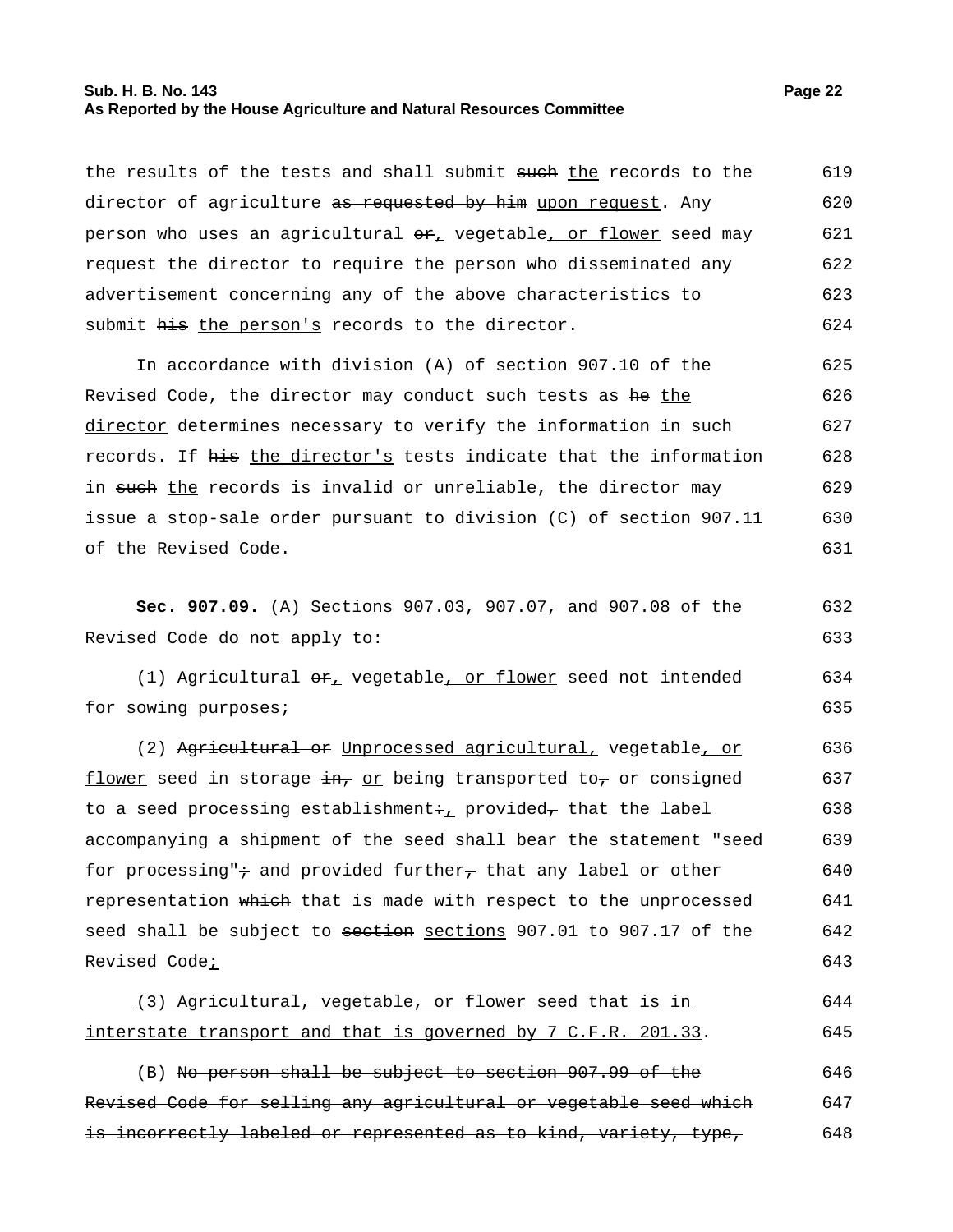#### **Sub. H. B. No. 143 Page 23 As Reported by the House Agriculture and Natural Resources Committee**

| or origin if the seed cannot be identified by examination unless      | 649 |
|-----------------------------------------------------------------------|-----|
| he has failed to obtain an invoice or grower's declaration            | 650 |
| stating, if required, the kind, or kind and variety, or kind and      | 651 |
| type, and origin and to take other reasonable precautions to          | 652 |
| ensure that the seed is correctly identified In the case of           | 653 |
| agricultural, vegetable, or flower seed that is being exported in     | 654 |
| bulk or containers directly to a foreign country and that is in       | 655 |
| <u>quantities of twenty thousand pounds or more regardless of the</u> | 656 |
| number of lots included, the labeling requirements established        | 657 |
| under section 907.03 of the Revised Code do not apply, provided       | 658 |
| that all of the following requirements are satisfied:                 | 659 |
| (1) The omission, from each container or bulk unit, of a              | 660 |
| label with the required information is done with the knowledge and    | 661 |
| consent of the buyer of the seed prior to the transportation or       | 662 |
| delivery for transportation of the seed in international commerce.    | 663 |
| (2) Each container has stenciled on it or bears a label               | 664 |
| containing a lot designation, variety identification, and kind        | 665 |
| identification.                                                       | 666 |
| (3) The invoice or other records accompanying and pertaining          | 667 |
| to the seed bear the information concerning the respective seeds      | 668 |
| that is required under section 907.03 of the Revised Code.            | 669 |
| (4) Records are kept available to be provided to the                  | 670 |
| department of agriculture upon request in order to show proof that    | 671 |
| the seed is being exported to a foreign country for distribution.     | 672 |
| sec. 907.10. The director of agriculture shall do all of the          | 673 |
| following:                                                            | 674 |
| (A) Sample, inspect, analyze, and test agricultural and,              | 675 |
| vegetable, and flower seed sold for sowing purposes, at such times    | 676 |
| and places and to such extent as he the director regards necessary    | 677 |
| to determine whether the seed complies with section sections          | 678 |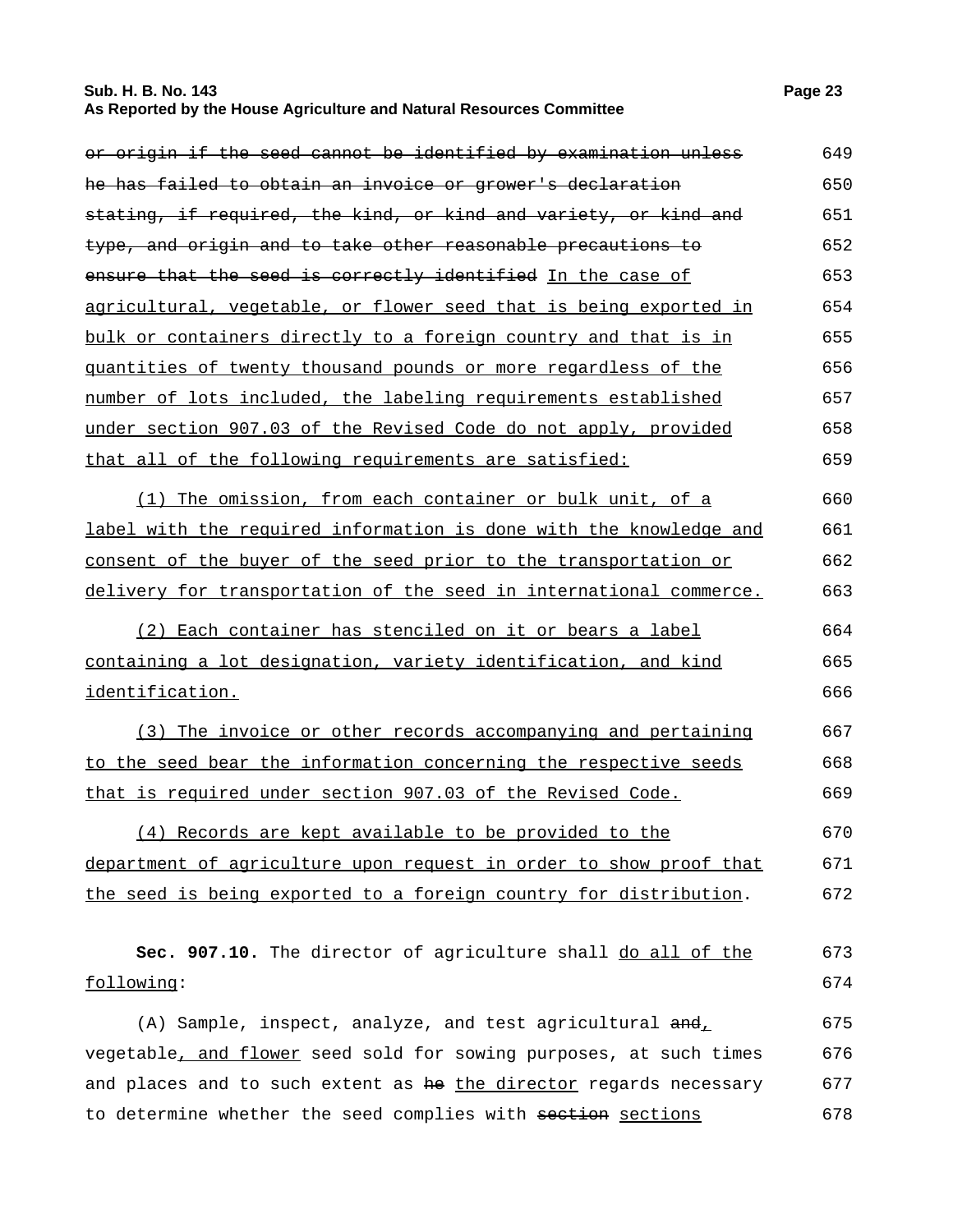#### **Sub. H. B. No. 143 Page 24**

### **As Reported by the House Agriculture and Natural Resources Committee**

907.01 to 907.17 of the Revised Code and notify promptly the person who sold the seed of any violation; 679 680 (B) In Adopt rules in accordance with Chapter 119. of the Revised Code that do all of the following: 681 682 (1) Adopt rules and regulations governing Govern the methods of sampling, inspecting, analyzing, testing, and examining agricultural and, vegetable, and flower seed and the tolerances to be followed. The rules and requiations shall be in general accord with officially prescribed practice in interstate commerce applied in analyzing and testing the seed $\div$ . 683 684 685 686 687 688 (2) Establish primary prohibited and secondary restricted noxious-weed seed lists and provide for additions thereto to them and deletions therefrom from them; 689 690 691 (3) Establish standards for items including, but not limited to, germination and purity for vegetable seeds seed and flower seed; 692 693 694 (4) Adopt any labeling requirements additional to those of section 907.03 of the Revised Code which that may be necessary to maintain the identification of seed in hermetically sealed packages or containers; 695 696 697 698 (5) Establish the species of native grass that are to be included in the definition of "native grass" for purposes of sections 907.01 to 907.17 of the Revised Code; 699 700 701 (6) Identify native grass seed that characteristically exhibits high inert matter; 702 703 (7) Establish the tolerance for agricultural, vegetable, and flower seed that is sold in this state; 704 705 (8) Establish the information that an applicant must provide on an application for a seed labeler permit that is filed under section 907.13 of the Revised Code; 706 707 708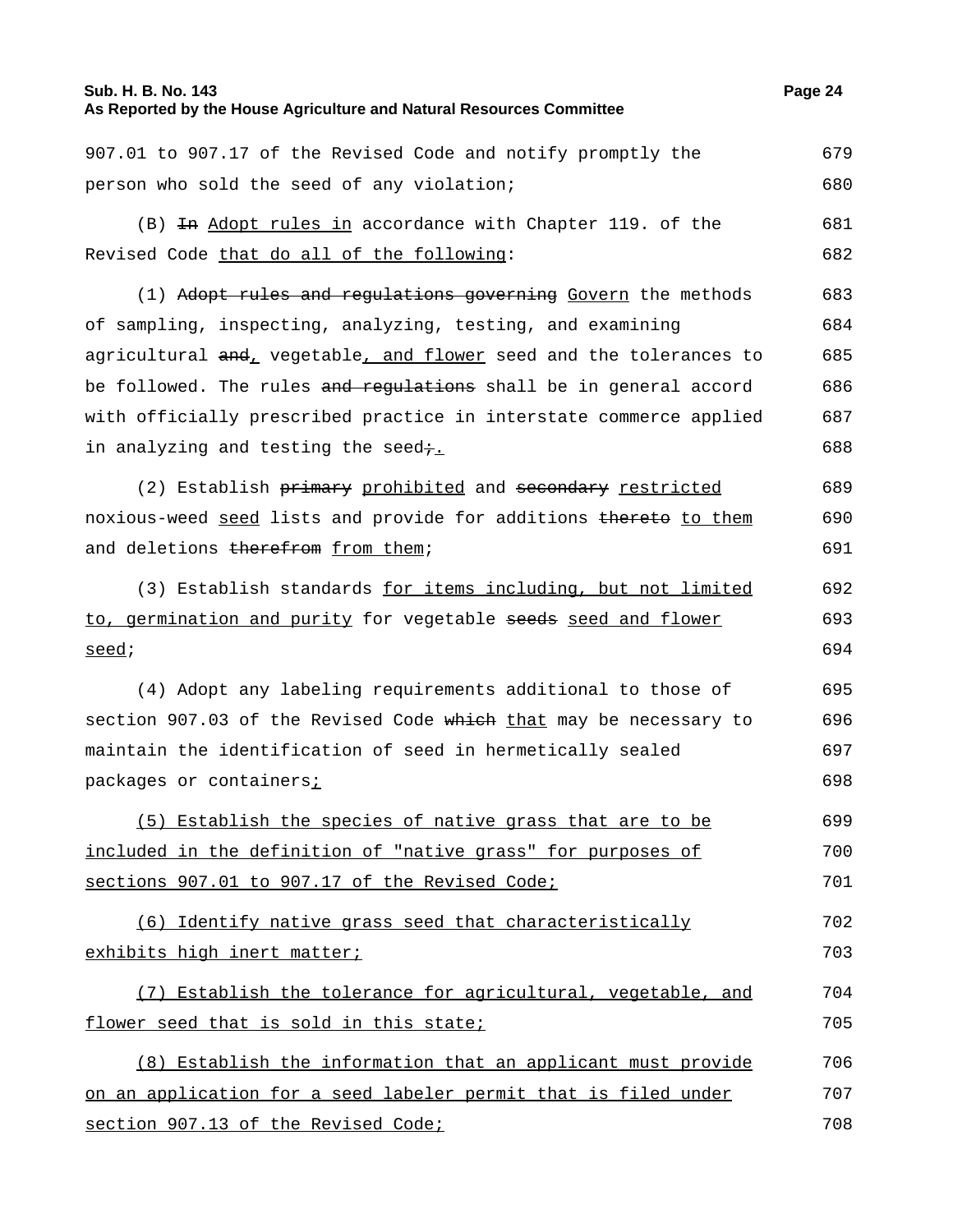## **Sub. H. B. No. 143 Page 25 As Reported by the House Agriculture and Natural Resources Committee**

(9) Establish any other provisions that are necessary to

| clarify or administer the labeling requirements established in         | 710 |
|------------------------------------------------------------------------|-----|
| sections 907.01 to 907.17 of the Revised Code.                         | 711 |
| (C) Establish and maintain seed testing facilities or enter            | 712 |
| into agreements under which other persons are responsible for          | 713 |
| performing seed testing, employ qualified persons, and incur such      | 714 |
| expenses as that are necessary to comply with this section and         | 715 |
| section 907.11 of the Revised Code;                                    | 716 |
| (D) Provide for making purity analyses and germination tests           | 717 |
| of seeds for any person in Ohio this state;                            | 718 |
| (E) Regulate the number of samples that may be analyzed or             | 719 |
| tests that may be made for any person free of charge;                  | 720 |
| (F) Prescribe the period of time during the year when                  | 721 |
| analyses and tests will be made free of charge;                        | 722 |
| (G) Establish a schedule of fees for making analyses and               | 723 |
| tests;                                                                 | 724 |
| (H) Cooperate with the United States department of                     | 725 |
| agriculture in enforcing federal seed laws.                            | 726 |
| Sec. 907.12. Any lot of agricultural $er_{\perp}$ vegetable, or flower | 727 |
| seed not in compliance with sections 907.01 to 907.17 of the           | 728 |
| Revised Code shall be subject to seizure on complaint of the           | 729 |
| director of agriculture to a court of competent jurisdiction in        | 730 |
| the locality in which the seed is located. If the court orders the     | 731 |
| condemnation of the seed, the seed shall be denatured, destroyed,      | 732 |
| or otherwise disposed of in compliance with the laws of this           | 733 |
| state: provided, that the court shall not order such disposition       | 734 |
| without giving the claimant an opportunity to apply to the court       | 735 |
| for the release of the seed or for permission to process or            | 736 |
| relabel it so as to be in compliance with sections 907.01 to           | 737 |
| 907.17 of the Revised Code.                                            | 738 |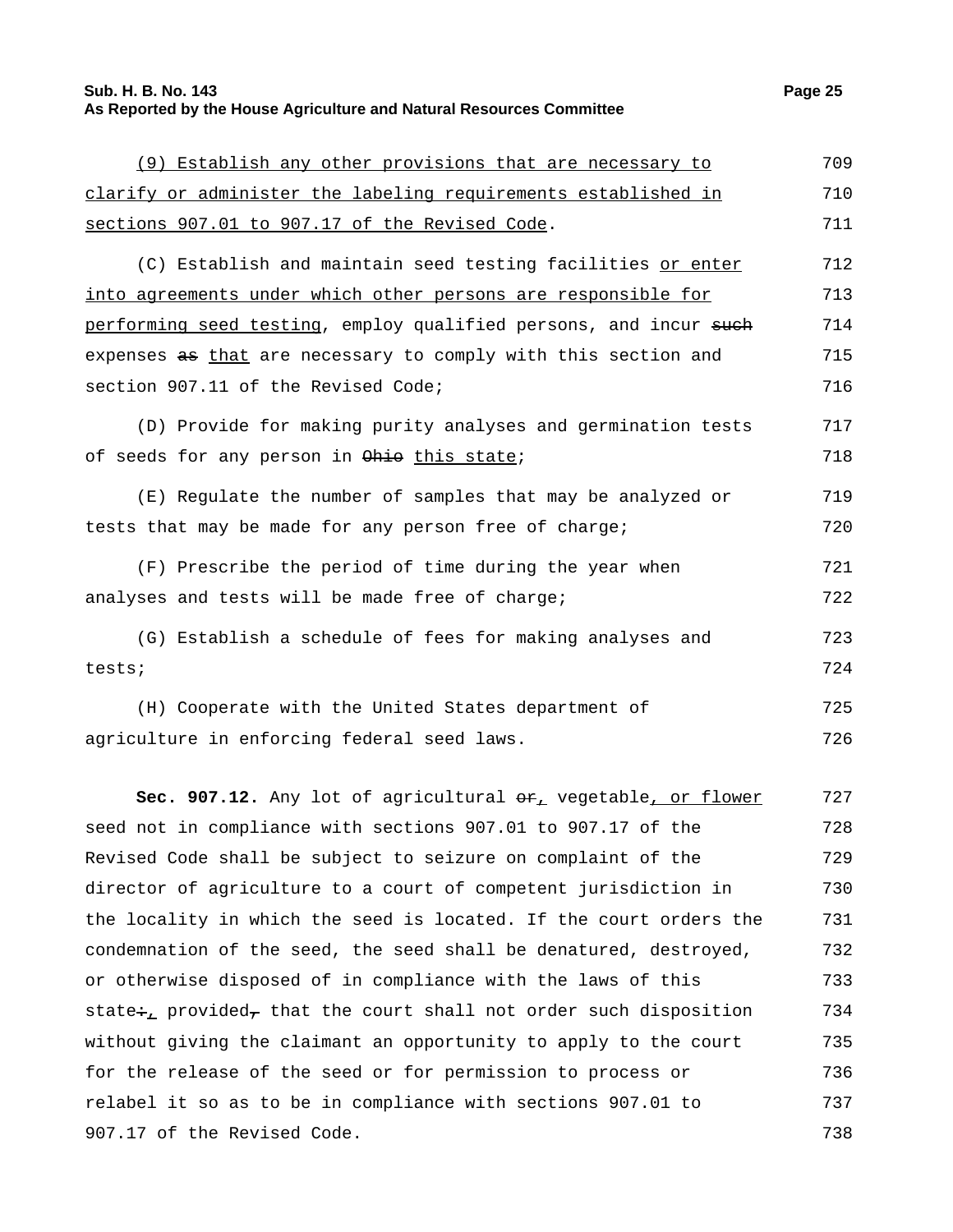#### **Sub. H. B. No. 143 Page 26 As Reported by the House Agriculture and Natural Resources Committee**

**Sec. 907.13.** (A) No person shall sell label agricultural or, vegetable, or flower seed within or into that is intended for sale in this state, except as provided in division (F) of this section, unless he has attached to the seed container Ohio seed inspection fee tags or labels obtained from the person holds a valid seed labeler permit that has been issued by the director of agriculture in accordance with this section or, in lieu thereof, has obtained from the director a permit pursuant to division (D) of this section. 739 740 741 742 743 744 745 746 747 (B) The Ohio seed inspection fees are: 748 (1) For small grains and soybeans, four cents per one hundred pounds; 749 750 (2) For corn and grain sorghum, five cents per one hundred pounds; 751 752 (3) For vegetable seed sold at wholesale or on consignment or commission in packets of eight ounces or less, two per cent of wholesale value of the seed; 753 754 755 (4) For alfalfa, clover, grass, mixtures containing any of these, and all agricultural and vegetable seeds not specified in  $divisions (B)(1), (2), and (3) of this section, ten cents per one$ hundred pounds. 756 757 758 759 (C) Each person who attaches an Ohio seed inspection fee tag or label to a seed package shall attach one or more tags or labels of the denominations provided in division (D) of section 907.14 of the Revised Code, which are nearest in value to the rates established by division (B) of this section. 760 761 762 763 764 (D) Upon receipt of a ten dollar annual permit fee and a signed agreement to report sales of seed and to pay the seed inspection fees specified in division (B) of this section, the director may authorize a person to use his own tags or labels. 765 766 767 768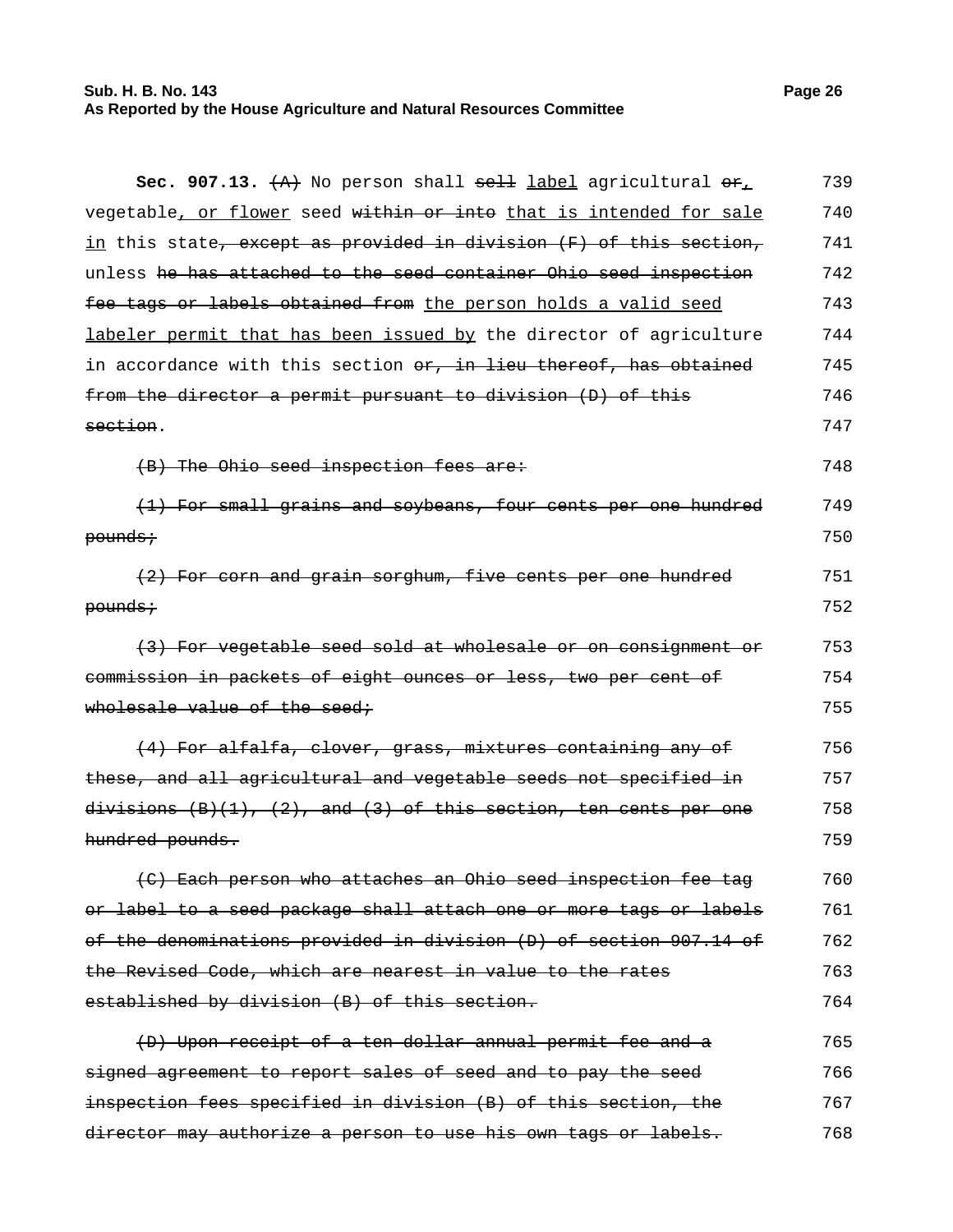| Each person who receives a permit to use his own tags or labels           | 769 |
|---------------------------------------------------------------------------|-----|
| $sha$ ll $\div$                                                           | 770 |
| (1) Apply his tags or labels to all seed which he sells;                  | 771 |
| (2) Report to the department of agriculture prior to the                  | 772 |
| first day of February of each year all sales which he made during         | 773 |
| the period from the first day of July to the thirty-first day of          | 774 |
| December of the preceding year;                                           | 775 |
| (3) Report to the department prior to the first day of August             | 776 |
| of each year all sales which he made during the period from the           | 777 |
| first day of January to the thirtieth day of June of that year;           | 778 |
| (4) Pay the seed inspection fees for seed sales when the                  | 779 |
| sales are reported. Any seed returned during a reporting period           | 780 |
| under a consignment contract or a contract of sale or return shall        | 781 |
| be deducted from the sales report and fee payment of the following        | 782 |
| reporting period.                                                         | 783 |
| (E) For each failure to report in full the amount of seed                 | 784 |
| sold or to submit the required seed inspection fees in full by the        | 785 |
| <del>due date, any person who holds a permit to use his own tags or</del> | 786 |
| labels shall pay a penalty of ten per cent of the amount due or           | 787 |
| ten dollars, whichever is greater. Failure to pay either the fee          | 788 |
| or the penalty within thirty days after the due date is cause for         | 789 |
| eancellation of the annual permit or refusal to renew the permit          | 790 |
| without a hearing.                                                        | 791 |
| (F) No person is required to secure a permit, report seed                 | 792 |
| sales, and pay seed inspection fees to the department if he sells         | 793 |
| only:                                                                     | 794 |
| (1) Packages which bear Ohio seed inspection fee tags or                  | 795 |
| <b>labels;</b>                                                            | 796 |
| (2) Packages which bear the tags or labels of a person who                | 797 |
| holds a permit to use his own tags or labels.                             | 798 |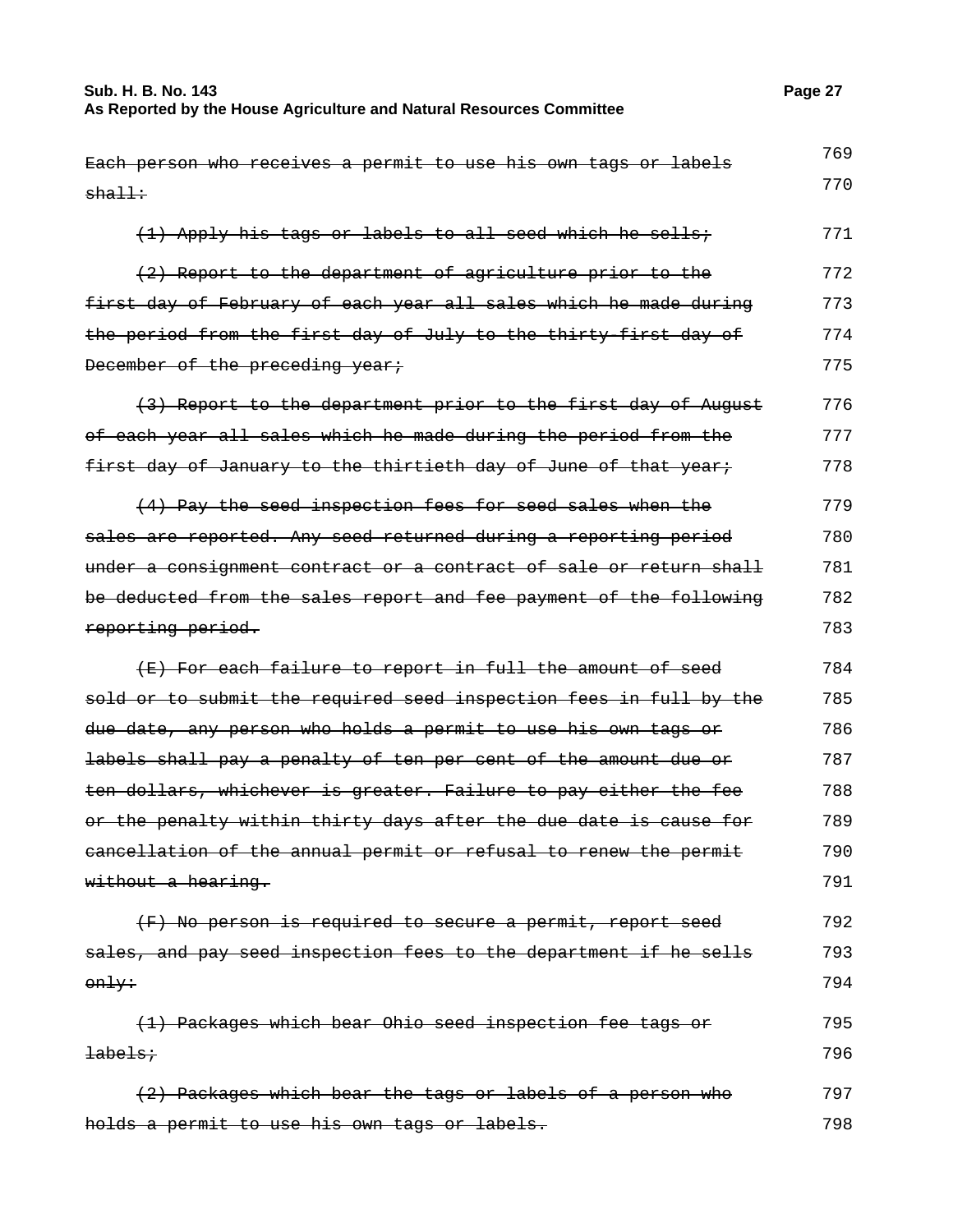#### **Sub. H. B. No. 143 Page 28 As Reported by the House Agriculture and Natural Resources Committee**

| (G) A person who wishes to obtain a seed labeler permit shall      | 799 |
|--------------------------------------------------------------------|-----|
| file an application with the director on a form that the director  | 800 |
| <u>provides and shall submit a permit fee in the amount of ten</u> | 801 |
| dollars. Such a person who labels seed under more than one name or | 802 |
| at more than one address shall obtain a separate seed labeler      | 803 |
| permit and pay a separate permit fee for each name and address.    | 804 |
| The applicant shall include the applicant's full name and          | 805 |
| address on the application together with any additional            | 806 |
| information that the director requires by rules adopted under      | 807 |
| section 907.10 of the Revised Code. If the applicant's address is  | 808 |
| not within this state or it does not represent a location in this  | 809 |
| state where the director can collect samples of the applicant's    | 810 |
| seed for analysis, then the applicant shall include on the         | 811 |
| application an address within this state where samples of the      | 812 |
| applicant's seed may be collected for those purposes or shall      | 813 |
| agree to provide the director or the director's authorized         | 814 |
| representative with seeds for sampling upon request.               | 815 |
| Upon receipt of a complete application accompanied by the          | 816 |

ten-dollar permit fee, the director shall issue a seed labeler's permit to the applicant. All seed labeler permits that are issued in accordance with division (D) of under this section shall expire on the thirty-first day of December of each year regardless of the date on which a permit was issued during that year. 817 818 819 820 821

Each person who obtains a seed labeler permit shall label the seed that the person intends for sale in this state in accordance with the requirements established in sections 907.01 to 907.17 of the Revised Code. Each person who holds a valid seed labeler permit shall keep the permit posted in a conspicuous place in the principal seed room from which the person sells seed and shall comply with the reporting and fee requirements that are established in section 907.14 of the Revised Code. 822 823 824 825 826 827 828 829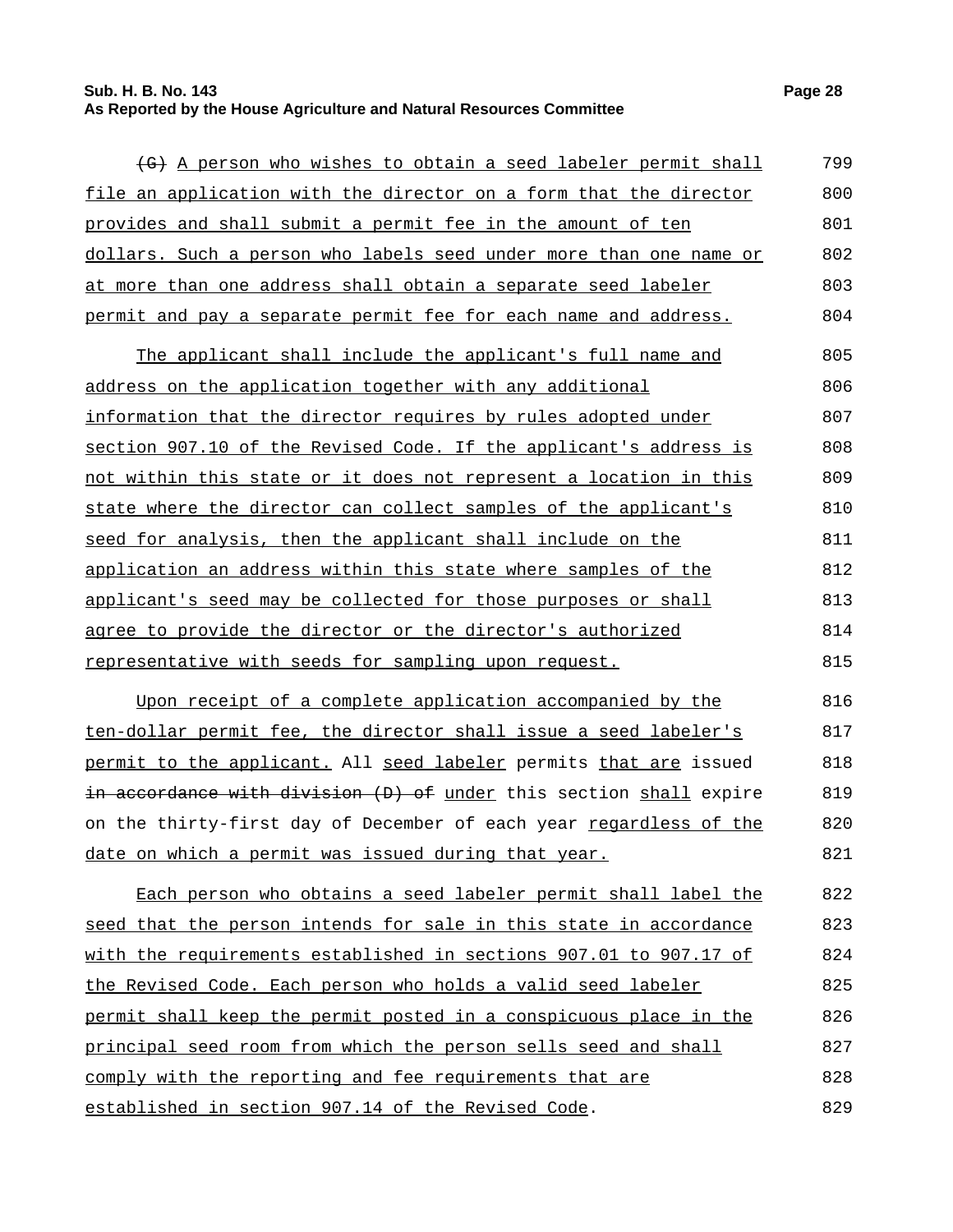| Sec. 907.14. (A) A person who holds a valid seed labeler           | 830 |
|--------------------------------------------------------------------|-----|
| permit issued under section 907.13 of the Revised Code shall       | 831 |
| report to the director of agriculture concerning the amount of     | 832 |
| seed that the person sells in this state. The report shall be made | 833 |
| semiannually on a form that the director prescribes and provides.  | 834 |
| One semiannual report shall be filed with the director prior to    | 835 |
| the first day of February of each year with respect to all sales   | 836 |
| that the person made during the period from the first day of July  | 837 |
| to the thirty-first day of December of the preceding year. The     | 838 |
| second semiannual report shall be filed prior to the first day of  | 839 |
| August of each year with respect to all sales that the person made | 840 |
| during the period from the first day of January to the thirtieth   | 841 |
| day of June of that year.                                          | 842 |
| (B) A person who holds a valid seed labeler permit shall           | 843 |
| include with each semiannual report a seed fee based on the amount | 844 |
| of the seed that the person sold during that reporting period as   | 845 |
| follows:                                                           | 846 |
| (1) For soybeans and small grains, including barley, oats,         | 847 |
| rye, wheat, triticale, and spelt, four cents per one hundred       | 848 |
| <u>pounds;</u>                                                     | 849 |
| (2) For corn and grain sorghum, five cents per one hundred         | 850 |
| pounds;                                                            | 851 |
| (3) For vegetable and flower seed sold at wholesale or retail      | 852 |
| or on consignment or commission in containers of eight ounces or   | 853 |
| less, two per cent of the wholesale value of the containers of     | 854 |
| seed or, if the seed is not sold wholesale, two per cent of the    | 855 |
| retail value of the containers of seed;                            | 856 |
| (4) For alfalfa, clover, grass, native grass, mixtures             | 857 |
| containing any of these, and all agricultural, vegetable, and      | 858 |
| flower seeds not specified in divisions (B)(1) to (3) of this      | 859 |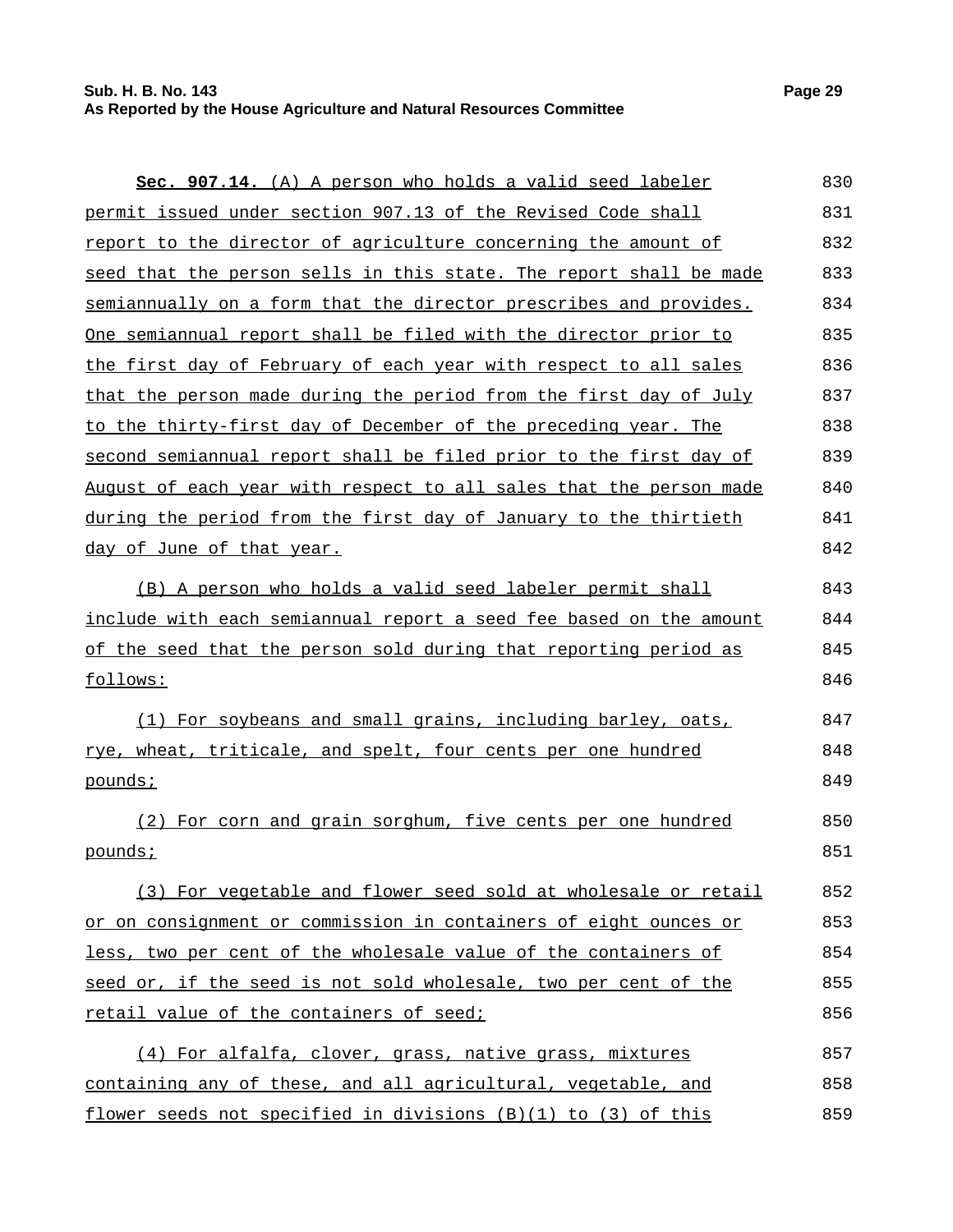| section, ten cents per one hundred pounds.                                                                                                                                                                                   | 860           |
|------------------------------------------------------------------------------------------------------------------------------------------------------------------------------------------------------------------------------|---------------|
| If the total amount of the seed fee that is due is less than                                                                                                                                                                 | 861           |
| five dollars, the person shall pay the minimum seed fee, which is                                                                                                                                                            | 862           |
| <u>five dollars.</u>                                                                                                                                                                                                         | 863           |
| (C) For each failure to report in full the amount of seed                                                                                                                                                                    | 864           |
| sold or to submit the required seed fees in full by the due date,                                                                                                                                                            | 865           |
| a person who holds a valid seed labeler permit shall pay a penalty                                                                                                                                                           | 866           |
| of ten per cent of the amount due or fifty dollars, whichever is                                                                                                                                                             | 867           |
| greater. Failure to pay either the fee or the penalty within                                                                                                                                                                 | 868           |
| thirty days after the due date is cause for suspension or                                                                                                                                                                    | 869           |
| revocation by the director of the seed labeler permit or refusal,                                                                                                                                                            | 870           |
| without a hearing, to issue a subsequent seed labeler permit for                                                                                                                                                             | 871           |
| <u>which the person applies.</u>                                                                                                                                                                                             | 872           |
| . The second contract of the contract of the contract of the contract of the contract of the contract of the contract of the contract of the contract of the contract of the contract of the contract of the contract of the | $\cap$ $\cap$ |

(D) This section does not apply to governmental entities that donate seed for conservation purposes. 873 874

**Sec. 907.15.** The director of agriculture may suspend, revoke, or refuse to issue a permit to label seed for any violation of sections 907.01 to 907.17 of the Revised Code. No permit to label seed shall be suspended or revoked except for failure to pay either the fee or penalty provided in section  $907.13$  907.14 of the Revised Code until the permit holder thereof has been given a hearing by the director in regard to the proposed suspension or revocation or unless a hearing is waived by the nonappearance of the permit holder at the time and place designated by the director. Any appeal from any such suspension, revocation, or refusal must shall be made within thirty days after the suspension, revocation, or refusal. 875 876 877 878 879 880 881 882 883 884 885 886

Sec. 907.16. All money received from permit fees, seed inspection fees, packet seed inspection stamps, purity analysis and germination test fees, sales of seized or condemned seed, and 887 888 889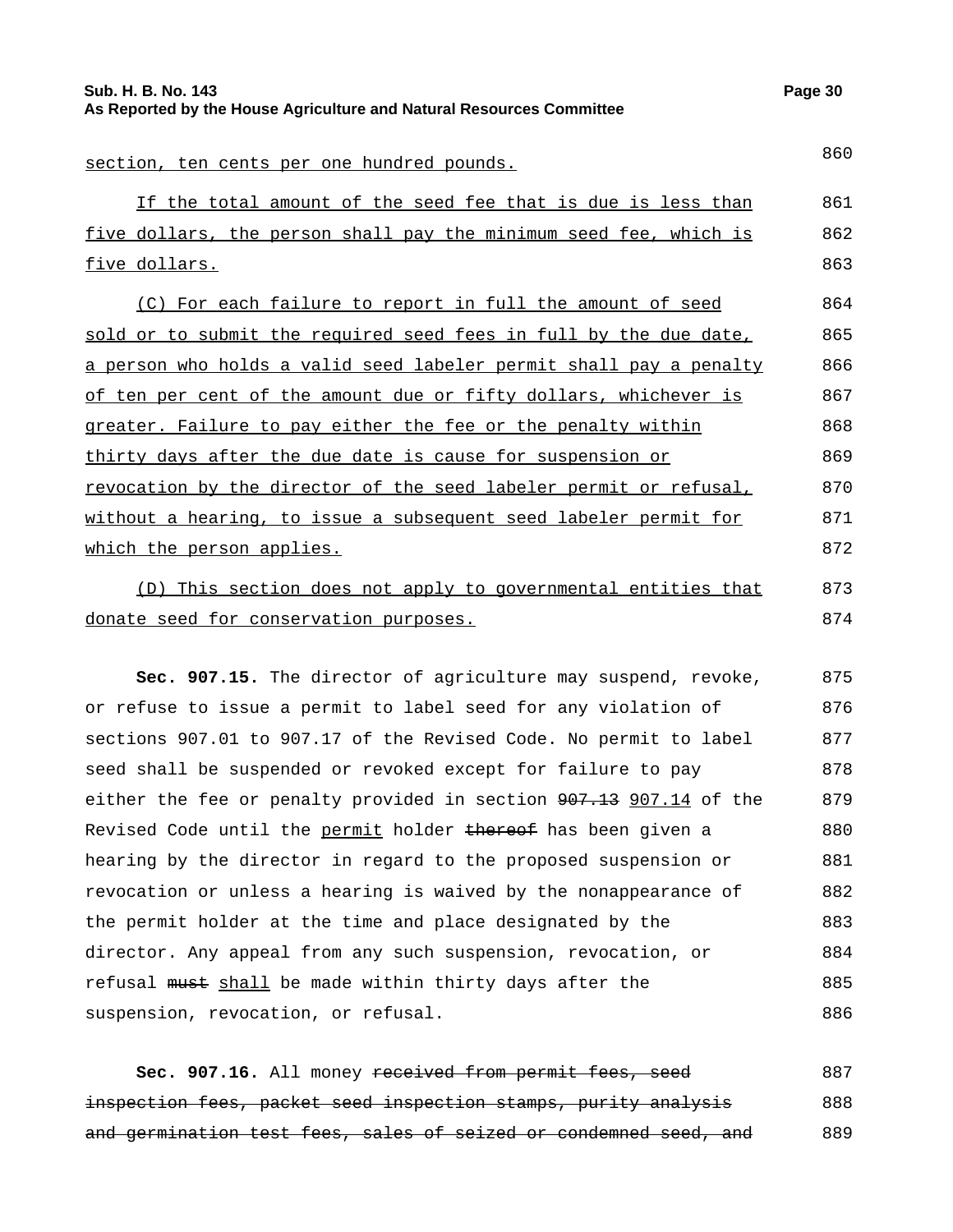#### **Sub. H. B. No. 143 Page 31 As Reported by the House Agriculture and Natural Resources Committee**

| fines recovered under sections 907.01 to 907.17 of the Revised     | 890 |
|--------------------------------------------------------------------|-----|
| Code collected by the director of agriculture under sections       | 891 |
| 907.01 to 907.17 of the Revised Code shall be paid to the director | 892 |
| of agriculture. The director shall deposit the money deposited     | 893 |
| into the treasury of the state to the credit of the general        | 894 |
| revenue fund seed fund, which is hereby created in the state       | 895 |
| treasury. Money credited to the fund shall be used to administer   | 896 |
| and enforce those sections and rules adopted under them.           | 897 |

**Sec. 907.31.** Any person who submits an application for the registration of a brand of legume inoculant shall pay annually, prior to the first day of August January, a registration and inspection fee based on his dollar sales volume of that brand in Ohio within the twelve month period ending the last day of June immediately preceding the registration renewal date, in accordance with the following schedule: 898 899 900 901 902 903 904

- (A) One dollar up to ten thousand dollars volume, the registration fee shall be twenty-five dollars. 905 906
- (B) Ten thousand one dollars up to twenty thousand dollars volume, the registration fee shall be fifty dollars. 907 908

(C) Twenty thousand one dollars and over volume, the registration fee shall be one hundred dollars. 909 910

(D) Brands not previously registered for sale in Ohio will pay the minimum registration fee of twenty-five dollars in the amount of fifty dollars per brand. 911 912 913

Such The registration shall be renewed according to the standard renewal procedure of sections 4745.01 to 4745.03, inclusive, established in Chapter 4745. of the Revised Code. 914 915 916

**Section 2.** That existing sections 907.01, 907.02, 907.03, 907.04, 907.07, 907.08, 907.081, 907.09, 907.10, 907.12, 907.13, 907.15, 907.16, and 907.31 and section 907.14 of the Revised Code 917 918 919